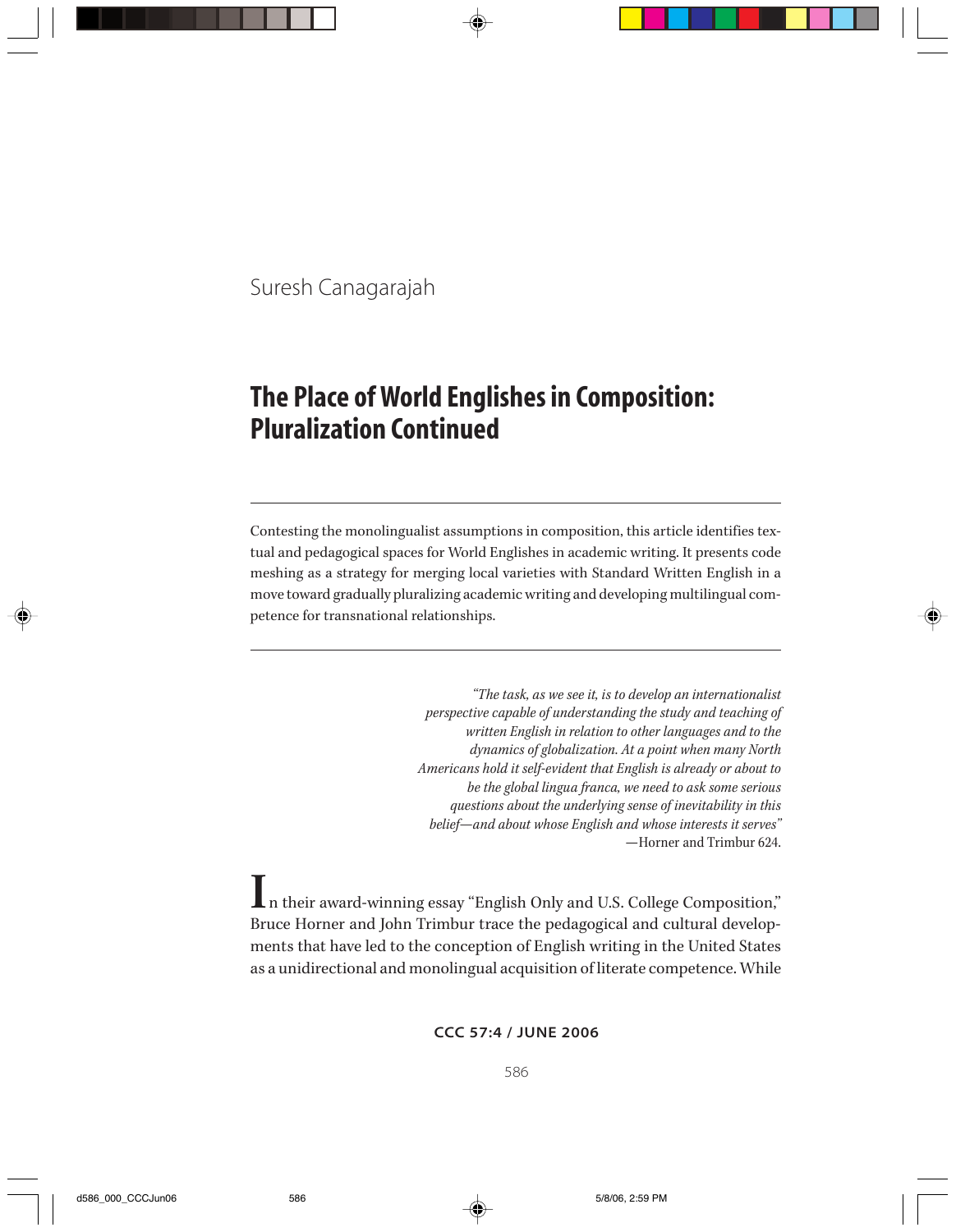these assumptions have been motivated by the modernist ideology of "one language/one nation," the authors envision that postmodern globalization may require us to develop in our students a multilingual and polyliterate orientation to writing. They outline the shifts in curriculum, policy, and research that will promote such a broadened pedagogical orientation in the future. However, as a teacher of writing for ESL and multilingual students, I am left with the question: what can I do to promote this pedagogical vision in my classroom now? I am concerned about the implications of this policy change for the texts produced by students in my current writing courses. Though the policy changes Horner and Trimbur advocate are admittedly "long term ideals" (623), teachers don't have to wait till these policies trickle down to classrooms. They have some relative autonomy to develop textual practices that challenge dominant conventions and norms before policies are programmatically implemented from the macro-level by institutions (see Canagarajah, *Resisting Linguistic Imperialism*). The classroom is a powerful site of policy negotiation. The pedagogies practiced and texts produced in the classroom can reconstruct policies ground up. In fact, the classroom is already a policy site; every time teachers insist on a uniform variety of language or discourse, we are helping reproduce monolingualist ideologies and linguistic hierarchies.

This is an essay on pluralizing composition from the specific angle of emergent World Englishes. It explores the textual and pedagogical implications of the policy changes outlined by Horner and Trimbur. We may consider this article as taking off where Horner and Trimbur leave us. (The epigraph with which this essay begins is literally the final statement of their article.) Since their project is historical, Horner and Trimbur only account for the ways in which monolingual norms evolved in composition. It is not their intention to outline the pedagogies developing under the pressure of multilingual communicative practices or to fashion such pedagogies anew. Though I attempt to accomplish these objectives, I undertake a humbler task first: I outline some ways of accommodating in academic writing diverse varieties of English. This project can accompany, inspire, and even facilitate the more radical project (for which Horner and Trimbur call) of engaging with multiple languages in English composition.

# **The Implications of Globalizing English**

Before I articulate the ways in which World Englishes<sup>1</sup> can find a place in academic writing, it is important to understand their new status in contempo-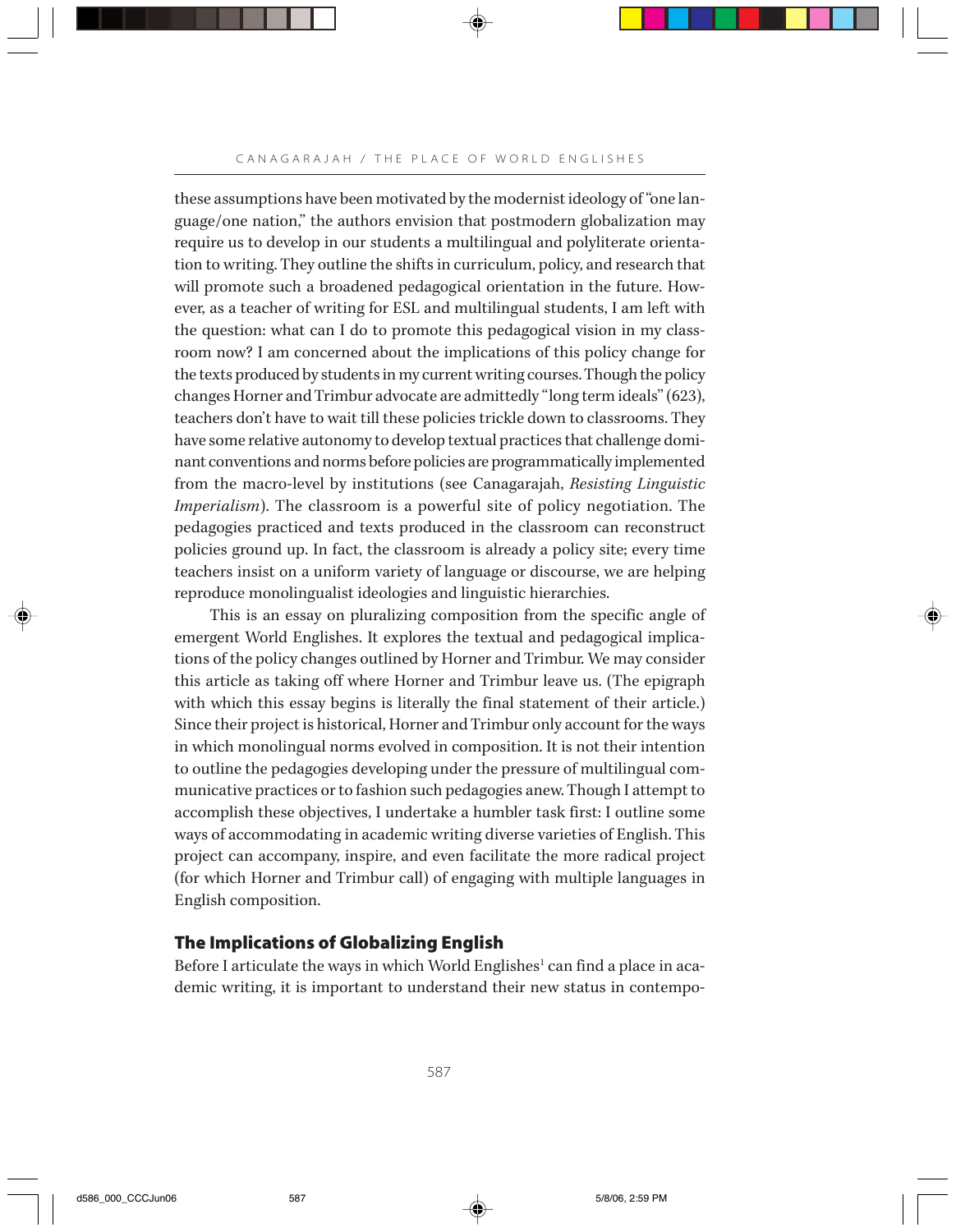**There are many developments that challenge the privileged place of what have been called "native" varieties—i.e., what I call the Metropolitan Englishes (ME), spoken by the communities that traditionally claimed ownership over the language in England, the United States, Canada, Australia, and New Zealand.** rary society. There are many developments that challenge the privileged place of what have been called "native" varieties—i.e., what I call the Metropolitan Englishes (ME), spoken by the communities that traditionally claimed ownership over the language in England, the United States, Canada, Australia, and New Zealand. Since the 1980s, Kachru has persistently argued that World Englishes (WE) are rule governed, with well-established norms and communica-

tive functions suitable for their new environment. Others have taken an ideological tack to this argument and demonstrated how these varieties evolve from ways in which local communities appropriate the language according to their social practices to resist the colonizing thrust of English (see Canagarajah, *Resisting Linguistic Imperialism*; Pennycook). A more recent argument is that appropriating English according to the preferred interests and identities of the speaker is both a condition for gaining voice and also the most effective way for developing proficiency in that language (Peirce). The nativization, resistance, and voice arguments notwithstanding, even in postcolonial communities like my own Sri Lanka, it is either "standard American" or "standard British" English that is treated as the target for conversational and literate purposes in educational institutions. Though the stigma attached to WE is changing, these varieties are still treated as unsuitable for classroom purposes. However, the intensified globalization of English in postmodern society further challenges this unequal and hierarchical relationship between English varieties. If earlier arguments haven't radically changed the status of English varieties in literacy and education, recent social and communicative developments should.

To begin with raw statistics, the demography of English is changing. According to the British applied linguist David Graddol, the "native" speakers<sup>2</sup> "lost their majority in the 1970s" (58). Two different projections for year 2050, give the distribution of the speakers as follows:

|                                        | Graddol     | Crystal     |
|----------------------------------------|-------------|-------------|
| English as sole or first language:     | 433 million | 433 million |
| English as additional/second language: | 668 million | 462 million |

Even according to Crystal's conservative estimate (see *English as a Global Language*), multilingual users of the language will be about 30 million more than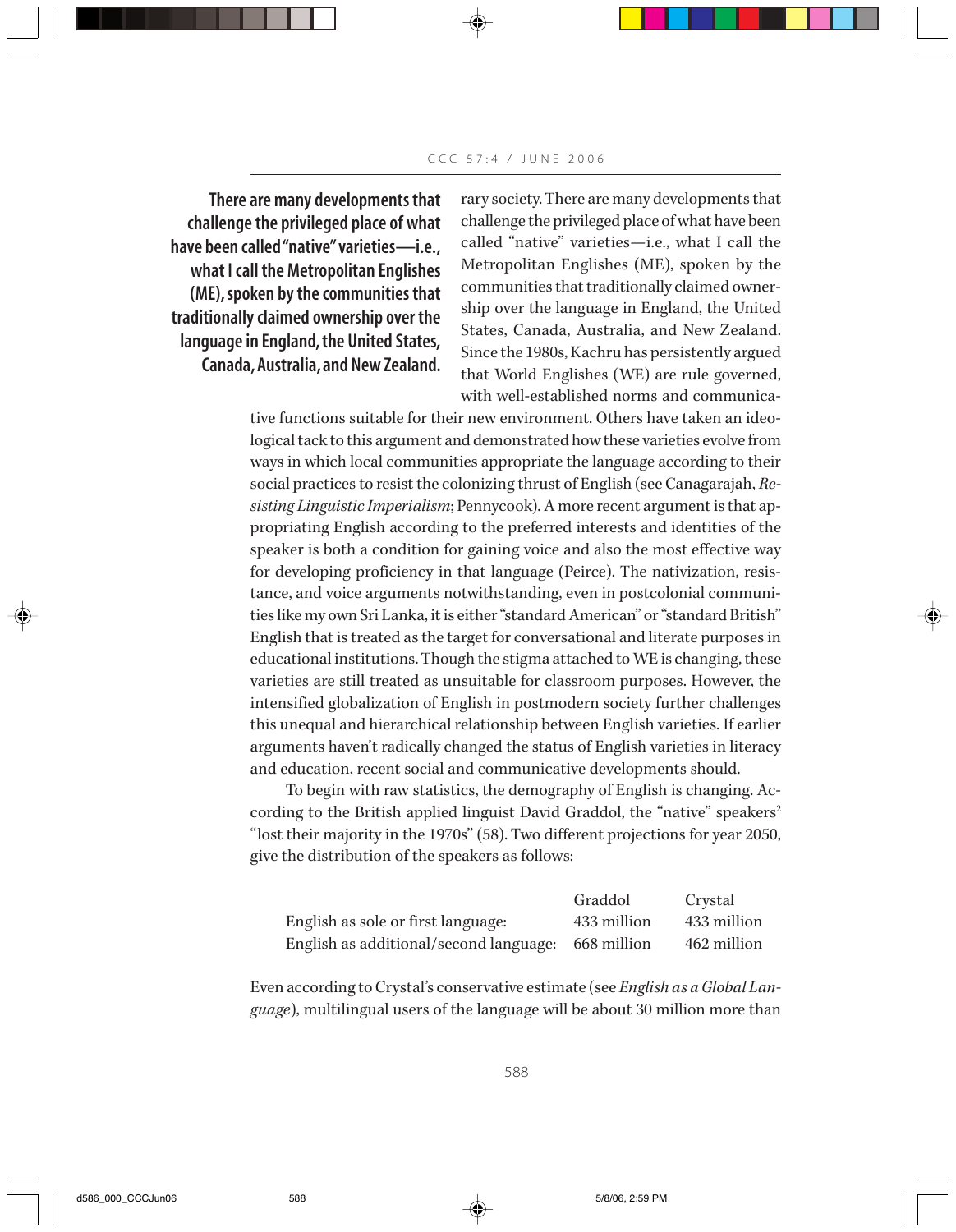the "native" speakers. Graddol is stating the obvious when he proclaims, "[I]n future [English] will be a language used mainly in multilingual contexts as a second language and for communication between nonnative speakers" (57). This changing demography of English has profound implications for language

norms. At its most shocking, this gives the audacity for multilingual speakers of English to challenge the traditional language norms and standards of the "native speaker" communities. My fellow villagers in Sri Lanka would say, "Who the hell is worrying about the rules-schools of Queen's English, man?" After all, multilingual speakers have a much larger speech community with which to use their varieties. Their reference point is not British or American communities any-

**Two different projections for year 2050, estimate (see** *English as a Global Language***), multilingual users of the language will be about 30 million more than the "native" speakers.**

more. They know that there are millions of people around the world who use varieties like their own and are open to negotiating differences with sensitivity and skill. Therefore, they are now using their own varieties with greater confidence.

These changes are encouraging a reconsideration of the native/nonnative distinction between varieties. They compel us to think of English as a plural language that embodies multiple norms and standards. English should be treated as a multinational language, one that belongs to diverse communities and not owned only by the metropolitan communities. From this point of view, "standard" Indian English, Nigerian English, and Trinidadian English would enjoy the same status as British English or American English, all of them constituting a heterogeneous system of Global English (Brutt-Griffler; Crystal, *Language Revolution*; McArthur; Modiano). This perspective will also make us reexamine the distinction native/nonnative when it comes to speaker identities. Should we call a person who has been speaking Sri Lankan English since his birth a nonnative speaker of English? Granting even my multilingualism, the use of the term *nonnative* is difficult to apply to me in relation to English. To use the terminology developed by applied linguists (see Hamers and Blanc), I may be called a *balanced bilingual* who has acquired *simultaneous bilingualism* in a case of *childhood bilinguality*. That is, I have acquired Tamil and English in parallel, with equal facility, since my earliest days of linguistic development. Therefore, I am tempted to ask in Babu English,<sup>3</sup> "Honored Sirs and Madams, I humbly beseech you, which language am I a native of?" Only the color of my skin would influence someone to call me a non-native speaker of English—not my level of competence, process of acquisition, or time of learn-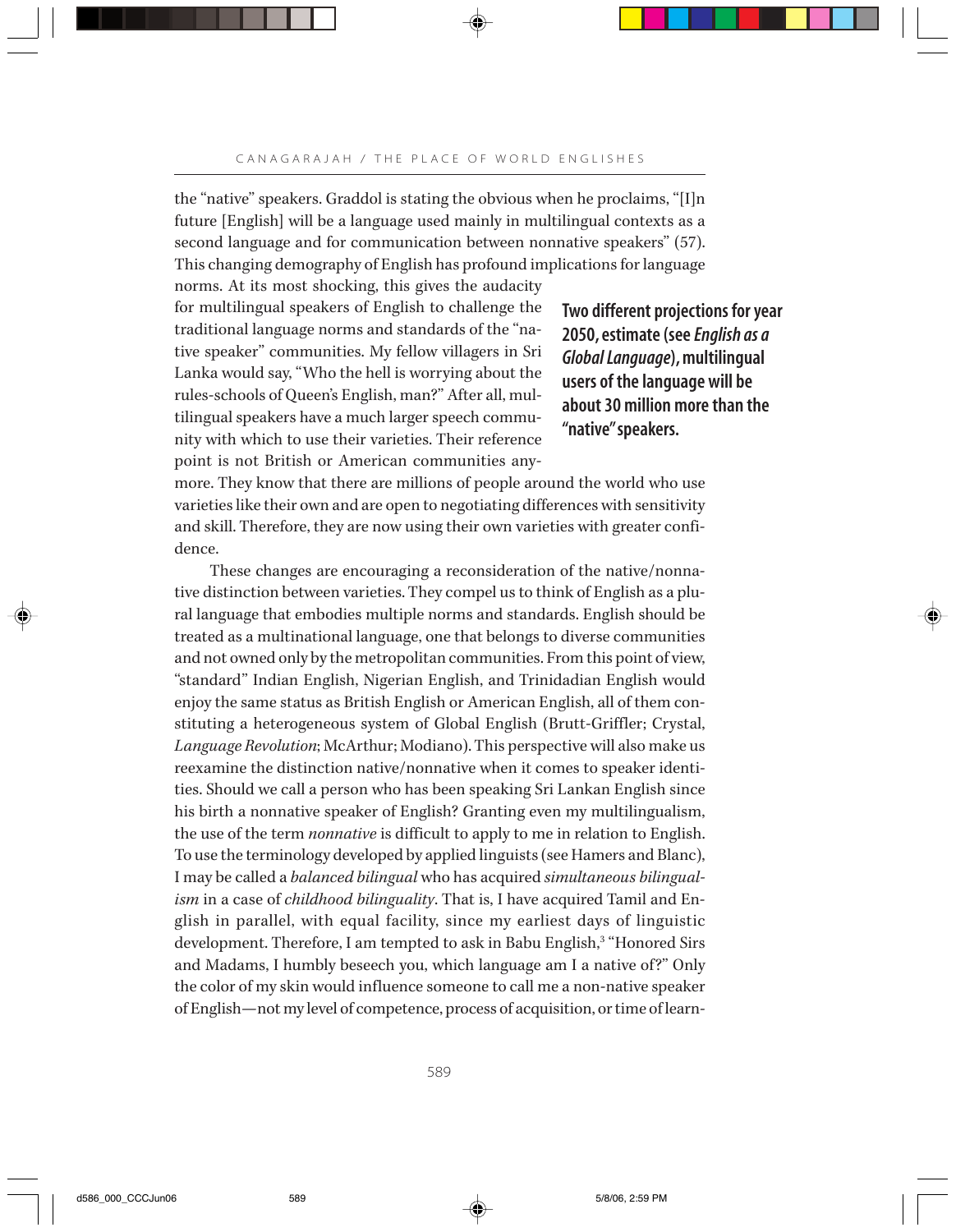ing. Therefore, it is more appropriate to use terms such as *expert* and *novice* that don't invoke considerations of blood, family, or race to describe proficiency (see Rampton). We should recognize that there are expert users of Sri Lankan English as there are of American English. If each of us can acknowledge that we are novice speakers of the other's variety, we will make efforts to develop competence in it (if necessary for our purposes) without expecting the other to defer to our own variety as the universal norm.

Contemporary social and economic developments in transnational life would force us to argue that English varieties shouldn't be treated as relevant and functional only within their respective communities of origination—i.e., Indian English for India, and Nigerian English for Nigeria. Just as composition was stultified by the monolingual norm of the nation-state framework, the

**Local Englishes are now traveling—just as American English—travels through CNN, Hollywood, and MTV. Often it is CNN that carries the diverse Englishes of reporters, politicians, and informants—not to mention musicians and film stars—into the houses of the most reclusive middle class families in the West.** nativization, resistance, and voice arguments for WE won't go far enough if they are made on behalf of self-contained local communities. Local Englishes are now traveling—just as American English—travels through CNN, Hollywood, and MTV. Often it is CNN that carries the diverse Englishes of reporters, politicians, and informants—not to mention musicians and film stars—into the houses of the most reclusive middle class families in the West. Furthermore, diaspora communities

have brought their Englishes physically to the neighborhoods and doorsteps of American families. If they are not working with multilingual people in their offices or studying with them in schools, Anglo Americans are exposed to WE in other ways. The new work order involves an international network of production, marketing, and business relationships. Personnel from the outsourced company who call us in Indian English from Bangalore or Madras are the least of the links in this network. As industrial, business, and marketing agencies across the world communicate with each other, they are compelled to conduct transactions in different varieties of English. At its most intense, the Internet presents a forum where varieties of English mingle freely. There are online journals, discussion circles, and websites that anyone in the world can go to for information. But without a willingness to negotiate Englishes, we get little from these resources. Scholars studying transnational interactions in English show the creative strategies multilingual speakers use to negotiate their differences and effectively accomplish their purposes, often with no deference to native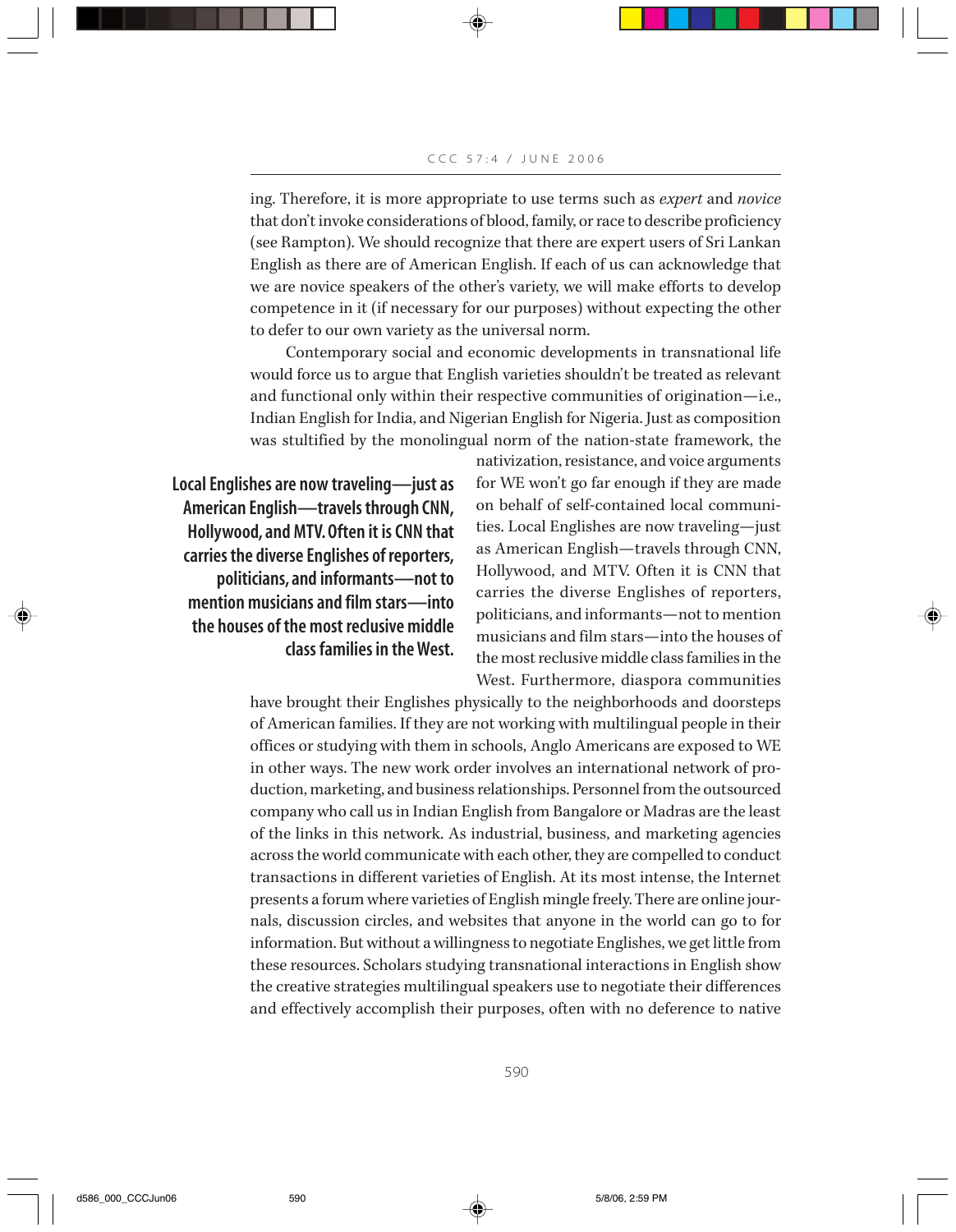speaker norms (see Firth; Seidelhofer). ME/monolingual speakers come off as relatively lacking in these negotiation skills in comparison with WE speakers (Higgins), with dire implications for their ability to succeed in such transactions.

Developments like this show that in order to be functional postmodern global citizens, even students from the dominant community (i.e., Anglo American) now need to be proficient in negotiating a repertoire of World Englishes. In the case of second language teaching, we already have a body of research that reveals the limitations of curricula that favor only one variety of English the North American, Australian, or British standard that has traditionally dominated education. In Toronto, Somali immigrant students learn "hip-hop English" more effectively outside the classroom, disregarding the established code of the school (Ibrahim). For these students, hip-hop English serves more functions in peer-group social interaction and self-presentation. In schools in London, Bengali students learn Jamaican English through interaction with their friends while absconding from classrooms that insist on standard British English (Harris et al). Since Jamaican English serves more functional purposes for networking in their immediate environment, students tap into their intuitive language competence and personal learning strategies to master a variety that is not formally taught to them.

A more ironic example comes from Eva Lam's ethnographic study of a Chinese American student in California. Almon is frustrated by the negative identities provided for his "broken English" in school. Therefore, he is tonguetied in the classroom. However, on the Internet, Almon is loquacious. He uses his own English with multilingual speakers of that language (who also come with diverse varieties of their English). Since he has a global speech community to relate to on the Internet (different from the "native English community" imposed by the teacher in the classroom), and a language that he owns collectively with this multilingual community of English speakers, his attitude and usage show significant changes. Being the founder of the fan group for Japanese pop singer Ryoko, and the host of an internationally popular home page, Almon engages in a range of discourses (i.e., pop culture, religion, therapy, and netspeak) and a variety of genres (i.e., biographical, expressive, and narrative writing in his homepage) all in English with his Internet buddies who display varying proficiency levels. The researcher has evidence of a visible improvement in Almon's English as he engages quite effectively in these communicative interactions.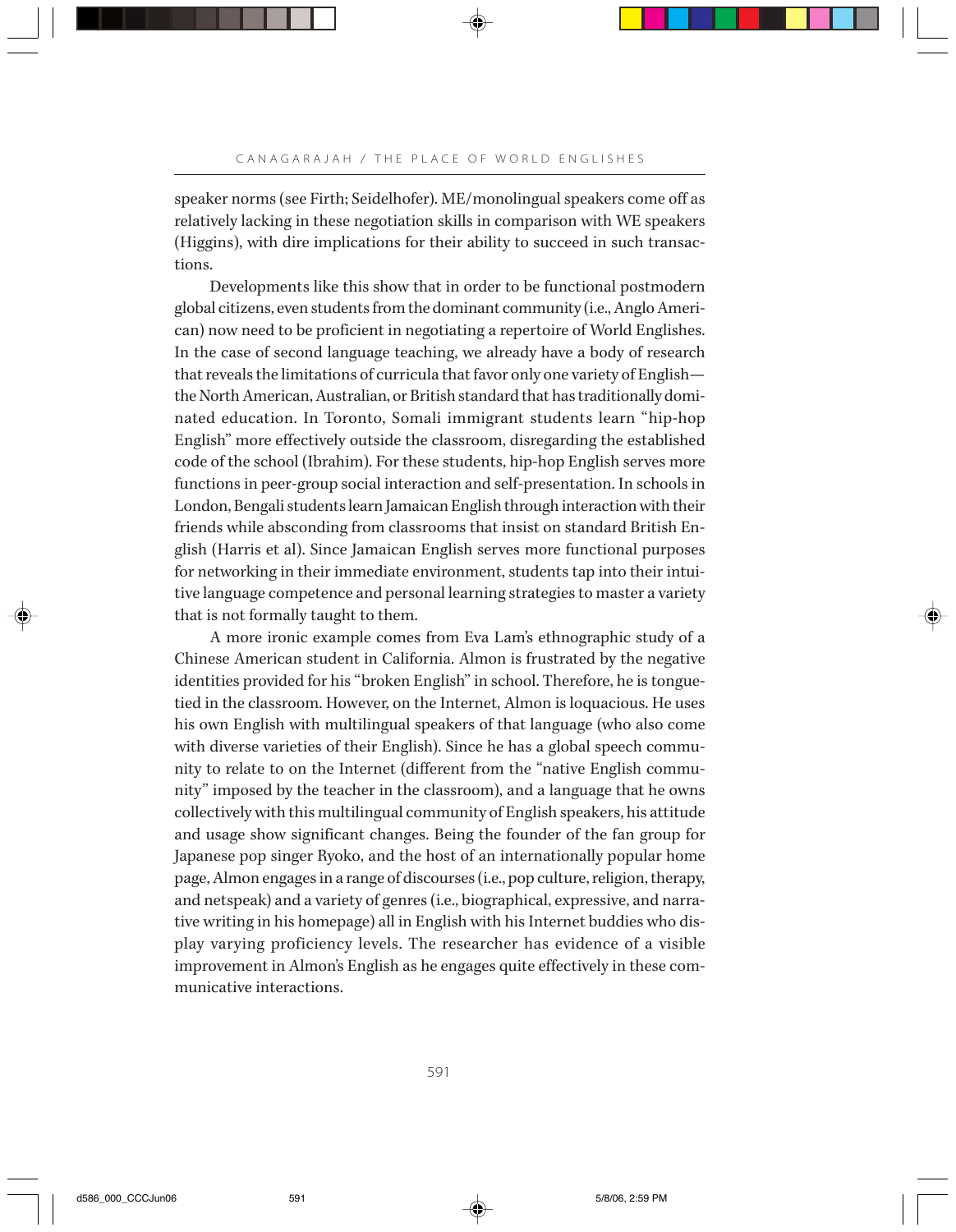Lam brings out the many ironies in this situation when she concludes:

Whereas classroom English appeared to contribute to Almon's sense of exclusion or marginalization (his inability to speak like a native) which paradoxically contradicts the school's mandate to prepare students for the workplace and civic involvement, the English he controlled on the Internet enabled him to develop a sense of belonging and connectedness to a global English-speaking community (476).

It is not surprising that classroom language based on "native" norms is irrelevant to what students regard as more socially significant needs in their everyday lives. This is confirmed by the choices made by Ibrahim's Somali students

**It is not surprising that classroom language based on "native" norms is irrelevant to what students regard as more socially significant needs in their everyday lives.**

and Harris et al's Bengali student. Furthermore, a classroom based on "standard" English and formal instruction limits the linguistic acquisition, creativity, and production among students. When Almon is engaged in purposive communication in socially valued encounters, he produces texts of a range of genres, uses the language actively, and learns collaboratively with

his peers. Thus it is outside the classroom that students seem to develop communicative competence and negotiation strategies for "real world" needs of multilingualism. Classes based on monolingual pedagogies disable students in contexts of linguistic pluralism. We also learn from this example that taking ownership of English, or appropriating the language by confidently using it to serve one's own interests according to one's own values, helps develop fluency in English. This observation confirms what many teachers have known all along: valuing students' own languages—in this case, nonprestige varieties of English—helps in the acquisition of other dialects, including the socially valued dominant varieties. As we recognize now, the vernacular is an asset in the learning of mainstream languages (see Cummins). Valuing the varieties that matter to students can lessen the inhibitions against dominant codes, reduce the exclusive status of those codes, and enable students to accommodate them in their repertoire of Englishes.

If it is important then to develop proficiency in the range of new Englishes gaining importance in contemporary society, how do we proceed with pedagogical practice? My colleagues in TESOL are busy these days redefining their teaching activity (see Canagarajah, "Introduction;" Holliday; Kumaravadivelu). We realize that rather than developing mastery in a single "target language," students should strive for competence in a repertoire of codes and discourses.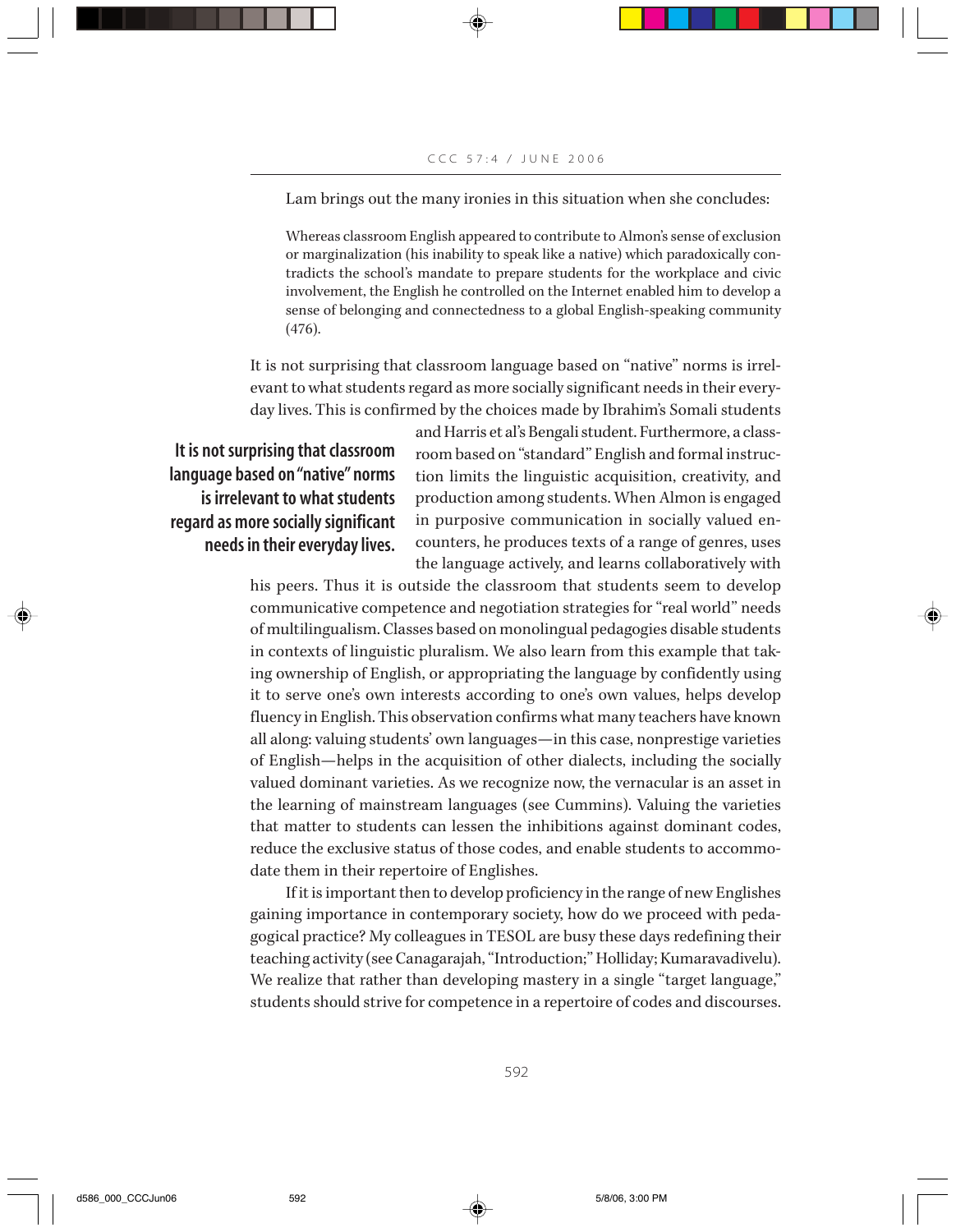Rather than simply *joining* a speech community, students should learn to *shuttle* between communities in contextually relevant ways. To meet these objectives, rather than focusing on correctness, we should perceive "error" as the learner's

active negotiation and exploration of choices and possibilities. Rather than teaching grammatical *rules* in a normative and abstract way, we should teach communicative *strategies*—i.e., creative ways to negotiate the norms relevant in diverse contexts. In such a pedagogy, the home/first language may not be a hindrance (or "in-

**Rather than simply** *joining* **a speech community, students should learn to** *shuttle* **between communities in contextually relevant ways. To meet these objectives, we should perceive "error" as the learner's active negotiation and exploration of choices and possibilities.**

terference," as labeled in traditional TESOL discourse), but a resource (as we find through Almon's experience).

Would such changes mean that speakers of English will soon lose the ability to communicate with each other as diverse varieties are legitimized for educational and social purposes? Would all this simply perpetuate the ancient curse of Babel—as some linguists fear (see Crystal, *Language Revolution* 60)? Here, some of the intuitive strategies that multilingual people use for communication come to our rescue. According to speech accommodation theory (see Giles), multilingual people always make adjustments to each other as they modify their accent or syntax to facilitate communication with those who are not proficient in their language. Furthermore, they come with psychological and attitudinal resources, such as patience, tolerance, and humility, to negotiate the differences of interlocutors (see Higgins). A refusal to deal with difference (or cooperate with an interlocutor) is not congenial for communication —even when the language of both speakers is the same! Other interpersonal strategies of repair, clarification, gestures, and back channeling are also wisely deployed to negotiate speech difference (see Firth; Gumperz). Indeed such cooperative values and strategies are intuitive to multilingual people who have had to always engage with diverse language groups in their environment since pre-colonial times (see Khubchandani). At any rate, the different varieties of English still belong to the same grammatical system. Some linguists are of the opinion that the underlying grammatical and syntactic structure (i.e., the deep structure, in Chomskian terms) is the same across the diverse varieties of English (Pullum). From this point of view, speakers don't have to be experts in another variety of English in order to speak to other communities. They simply need the metalinguistic, sociolinguistic, and attitudinal preparedness to negotiate differences even as they use their own dialects. Ideally, this will ap-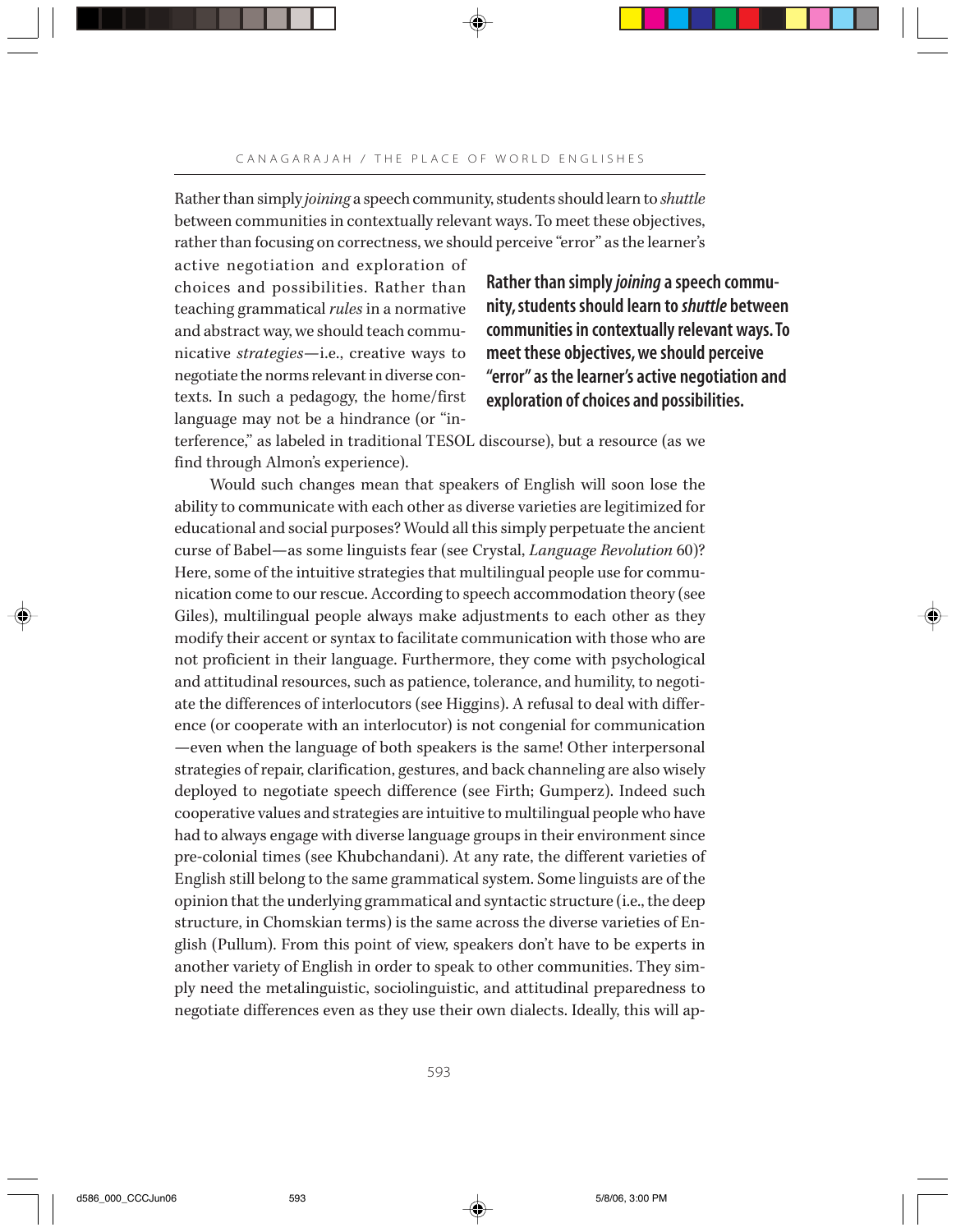**What is the place of WE in college writing? Relative to the developments in TESOL, its place is still unequal and pejorative.** proximate the Biblical experience of Pentecost—the archetypal metaphor of unity in diversity—as speakers communicate with each other without suppressing (in fact, while celebrating) their differences. While proceeding toward this ideal, we must still acknowledge that

such interactions take place in contexts marked by power differences (as I will illustrate below), with unequal roles and responsibilities for speakers, which those from minority communities have to negotiate with ideological clarity and linguistic creativity.

## **Focusing On Composition**

In the context of the sociolinguistic changes in the global use of English and the pedagogical changes to address them in applied linguistics/TESOL, we shall now turn to examine the place of English in composition. What is the place of WE in college writing? Relative to the developments in TESOL, its place is still unequal and pejorative. Though some of the positions we adopt in composition classrooms are not explicitly proposed or theorized, we do have an unwritten rule that stratifies the codes in the following way. If at all, we permit WE only in certain well-defined contexts:

WE for literary texts; ME for "serious" texts.

WE for discoursal features; ME for grammar.

WE for informal classroom interactions; ME for formal production.

WE for speaking; ME for writing;

WE for home; ME for school.

WE for local communication; ME for international communication.

Let me elaborate. Teachers may prescribe an Achebe, Raja Rao, or Walcott, who uses local varieties, as a literary reader, but when students write an essay on these texts they have to use ME (see also Lu). At best, we may permit the use of WE for personal or creative writing. Even here, we'll appreciate if the authorial voice is in ME, switching to WE only for the voices of characters in the text. This dichotomy, in fact, characterizes our use of readings in the classroom. While we may use postcolonial literary texts as supplementary reading, we use texts that use only ME for discipline-based or expository reading. (This practice is partly dictated by exigency: publishers have already "sanitized" aca-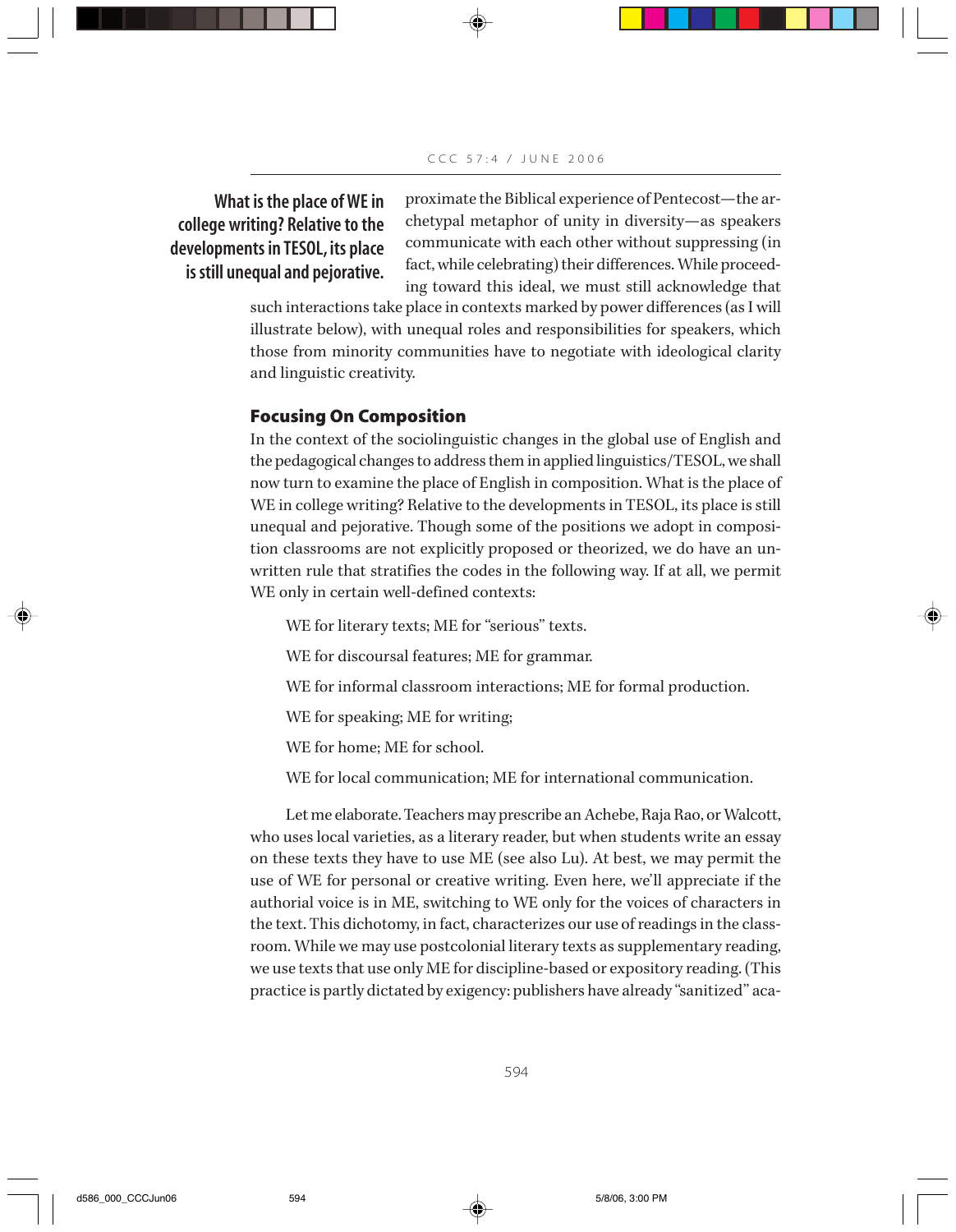demic texts written in WE. Therefore, texts that feature other varieties from non-Western communities rarely reach the educational institutions here.) To move to the second form of stratification, even the most progressive of compositionists (e.g., Schroeder, Fox, and Bizzell) may permit WE preferences in style, tone, and discourse (at what we may call the extra-sentential or rhetorical level), while insisting on ME for the sentential level of grammar, syntax, and spelling conventions . [Note that some compositionists (see Elbow, "Vernacular Literacies") consider the normative variety for writing as a neutral code, Standard Written English (SWE), which is not native to any community. However, I think that SWE is closer to the standard varieties of traditional "native speaker" communities and distant from WE varieties like my own Sri Lankan English. SWE is simply the textual realization of ME in composition. Hence my preference to label the normative variety for writing as ME.]

Outside the text, we have other ways of segregating the codes. We may accept WE for informal classroom activities (student text discussions whether in groups or as peer critiques; student-instructor conversations; and "low stakes" written assignments such as peer commentary, e-mail, and online discussions) but insist on traditional norms for graded formal assignments (essays and examinations). For some instructors, this arrangement translates as WE for speaking and ME for writing, motivated by the assumption that writing is formal and requires the established code.<sup>4</sup> These forms of stratification, together with the other two discussed in the previous paragraph, resemble what many progressive practitioners have proposed as a pragmatic pedagogical strategy of using the local variants as a means for transitioning to the established code. Widely discussed as a pedagogical option for African American students (see Baugh; Heath; Delpit), this practice has been extended to the teaching of other language-minority communities in more recent times (see Heller and Martin-Jones; Lucas and Katz; Pease-Alvarez and Winsler).

The final two forms of stratification, at a more macrosocial level, are based on well-known arguments made by liberal linguists. Local variants for home and the dominant variety for school is behind the practice favored in Heath's *Ways with Words* (see also Baugh; Labov; Wheeler). Others in TESOL (e.g., Widdowson) have argued for the use of local variants for intracommunity purposes, while metropolitan norms are used when communities interact at the institutional and/or international level. Scholars adopting this position would tolerate WE being taught in postcolonial communities for local usage; but they would insist on ME for formal, institutional, and international usage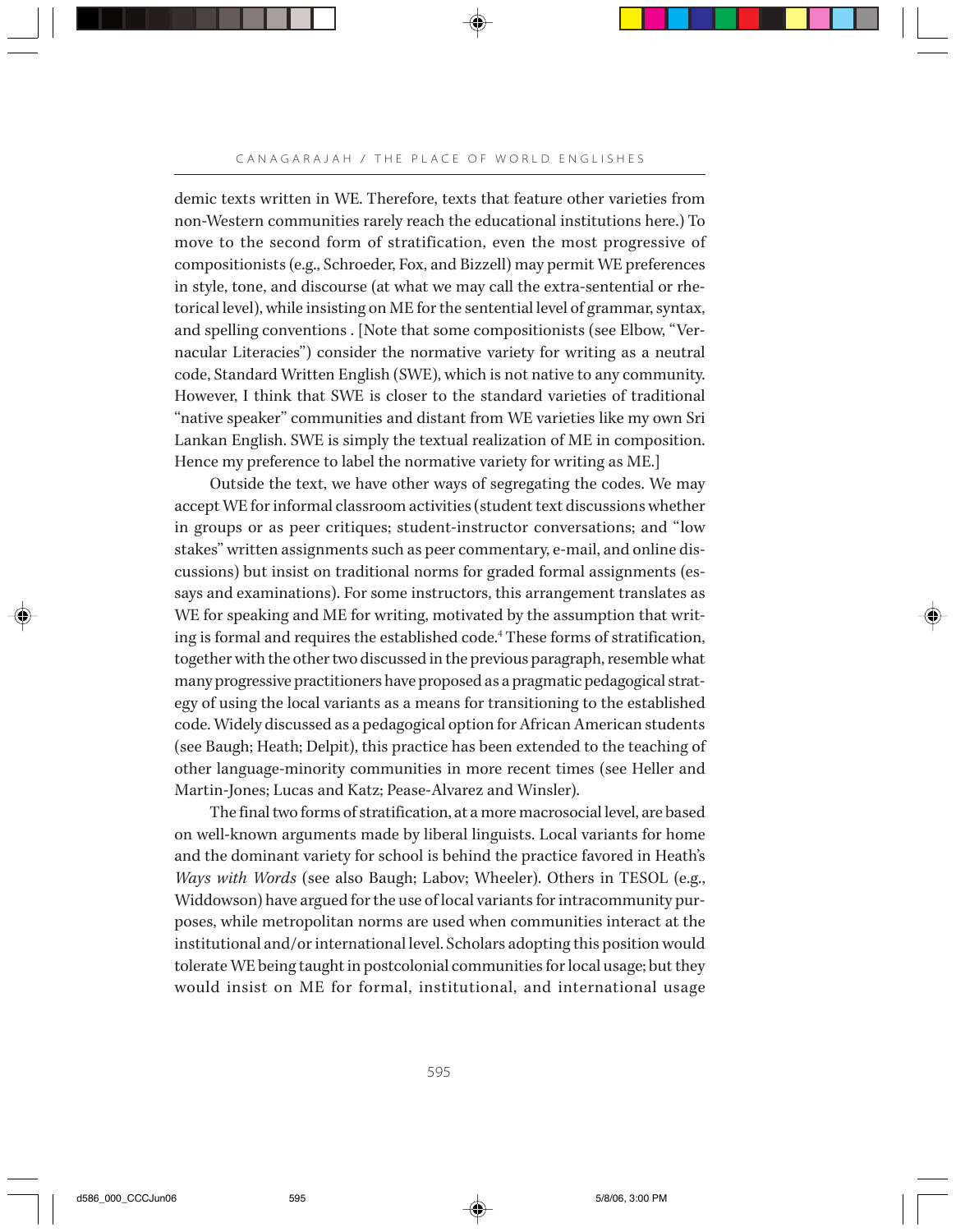(Widdowson). Needless to say, the message conveyed to students in even such presumably progressive positions is that local Englishes should have only a restricted place in one's repertoire.

The above approaches for accommodating local varieties in the classroom provide for many teachers the way to practice the CCCC resolution of Students' Right to Their Own Language (SRTOL). The extent of the students' right here seems to be letting them use their English at home and in their local communities, and for informal purposes and low-stakes writing needs in the classroom. But shouldn't SRTOL also mean that students have the right to use their vernacular for formal purposes? It appears that SRTOL is interpreted as a policy of tolerance (i.e., permitting nonvalorized codes to survive in less-prestigious contexts), not promotion (i.e., making active use of these vernaculars or developing them for serious purposes). Another concern is that SRTOL doesn't seem to extend to the use of all varieties of English. Though the statement itself doesn't make the identity of variants covered clear, the supplementary document by the committee reveals that the authors are thinking primarily of African American Vernacular English (AAVE) and what they call "Chicano English" (see *Students' Right*). There are understandable reasons why the SRTOL committee mentions only the English of the African American and Chicano communities. In traditional language rights discourse, *national minorities* (those with a history as long as the dominant groups and/or enjoying a sizeable demography and spread) have been given preferred treatment in language rights, while *ethnic minorities* and recent immigrant groups (with a more limited history, spread, and number) are treated as inconsequential (May). But this practice has been questioned lately, as the orientation to language rights based on the nation-state has become outmoded, just as the borders of countries have become porous under the influence of globalization. Now, as even Anglo American students are compelled to develop proficiency in multiple Englishes in order to shuttle between communities in the postmodern world, we must take a fresh look at the treatment of WE in SRTOL.

# **Toward Multilingual Writing Models**

I am glad that some composition scholars are disturbed by the inconsistencies in the current practices and attitudes toward English in composition pedagogies. Peter Elbow would go further and call this state of affairs a "contradiction" ("Vernacular Literacies" 126). He is among the few who have started thinking and writing actively to resolve the dilemmas present in implementing SRTOL. Mindful of the concern that minority students shouldn't be fur-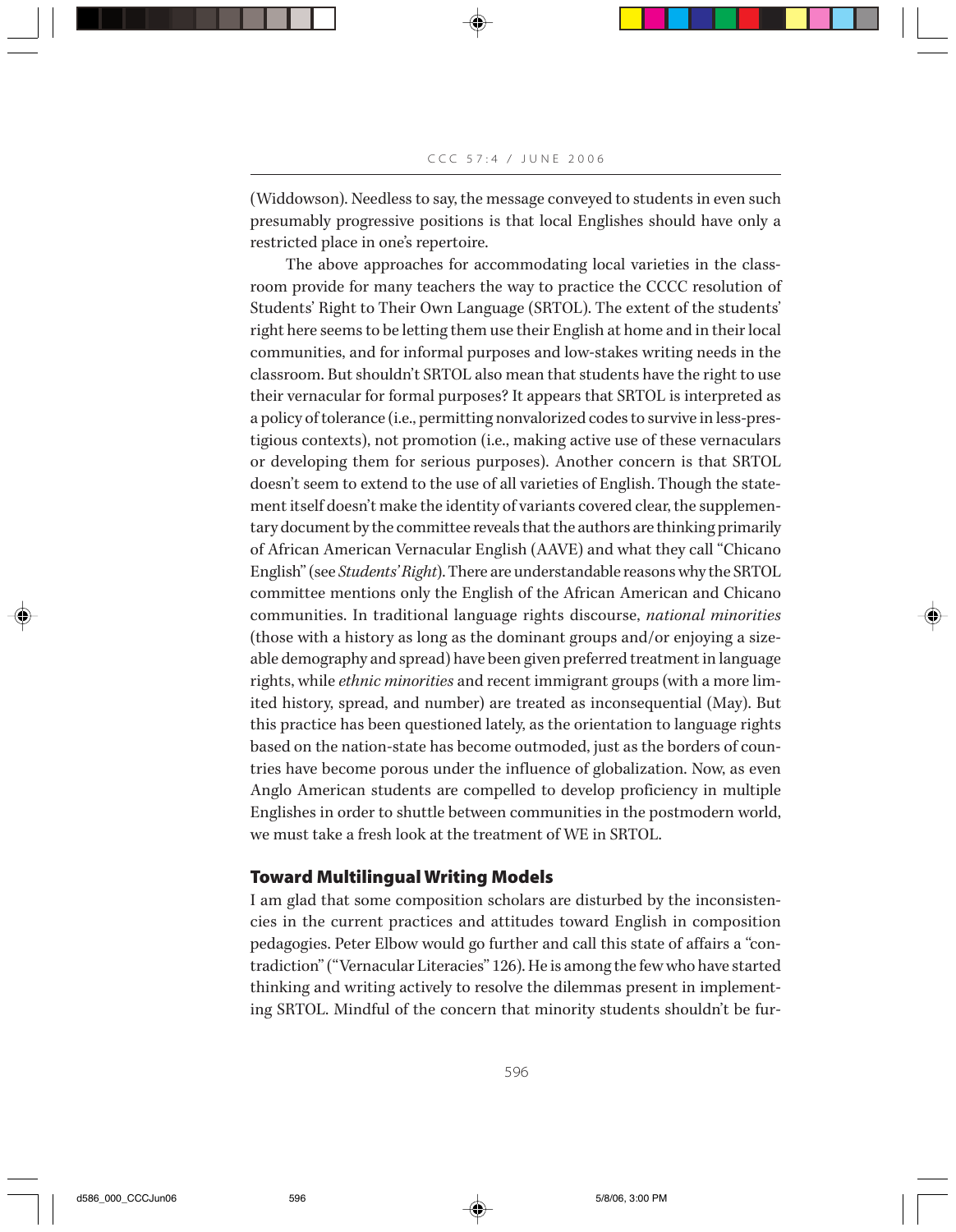ther disadvantaged by being excluded from attaining proficiency in established traditional varieties of English while being empowered to use their own (a criticism raised by minority scholars themselves), Elbow adopts a two-pronged approach: "A good strategy for handling contradiction is to introduce the dimension of time: to work for the long-range goal of changing the culture of literacy, and the short-range goal of helping students now" ("Vernacular Literacies" 126). He proposes to accomplish this by letting minority students use their own varieties for their early drafts but teaching them copy editing skills and/or getting them help from copy editors so that their final product conforms to the expectations in the academy.<sup>5</sup> This way, he would help students to acquire SWE in order to prosper in the dominant culture of literacy and succeed in education and society. However, by keeping other varieties alive in the composition classroom and helping students develop written competence in them in low-stakes activities, he would be working toward the longterm goal of full acceptance for all dialects.

Though this is a pragmatic resolution that is sensitive to the competing claims in this debate—i.e., the importance of challenging the inequalities of languages and the need to master the dominant codes for social and educational success—I have experienced certain difficulties in implementing this approach. I have found that minority students are reluctant to hold back their Englishes even for temporary reasons. In my ethnography of both African American and ESOL students, I have dis-

covered the strategies students covertly adopt to bring their Englishes into formal academic writing in a curriculum that encourages their varieties in everything other

# **To use a language without any personal engagement, even for temporary utilitarian and pragmatic reasons, is to mimic not speak.**

than formal/graded assignments (Canagarajah, "Safehouses"; *Resisting Linguistic Imperialism* chapter 7). The desire to use one's vernacular even in formal texts is easy to understand. Everything from language socialization approaches and Bakhtinian theories of discourse to poststructuralist linguistics teaches us that to use a language meaningfully is to appropriate it and make it one's own (see Peirce). Proficiency requires adapting the new language for one's own values and interests. To use a language without any personal engagement, even for temporary utilitarian and pragmatic reasons, is to mimic not speak. It means "acting white" for my African American students and "putting a show" for Sri Lankan students.

In the light of such student resistance, we become alert to some ambiguities in Elbow's model. Despite its attempts to accommodate diversity, the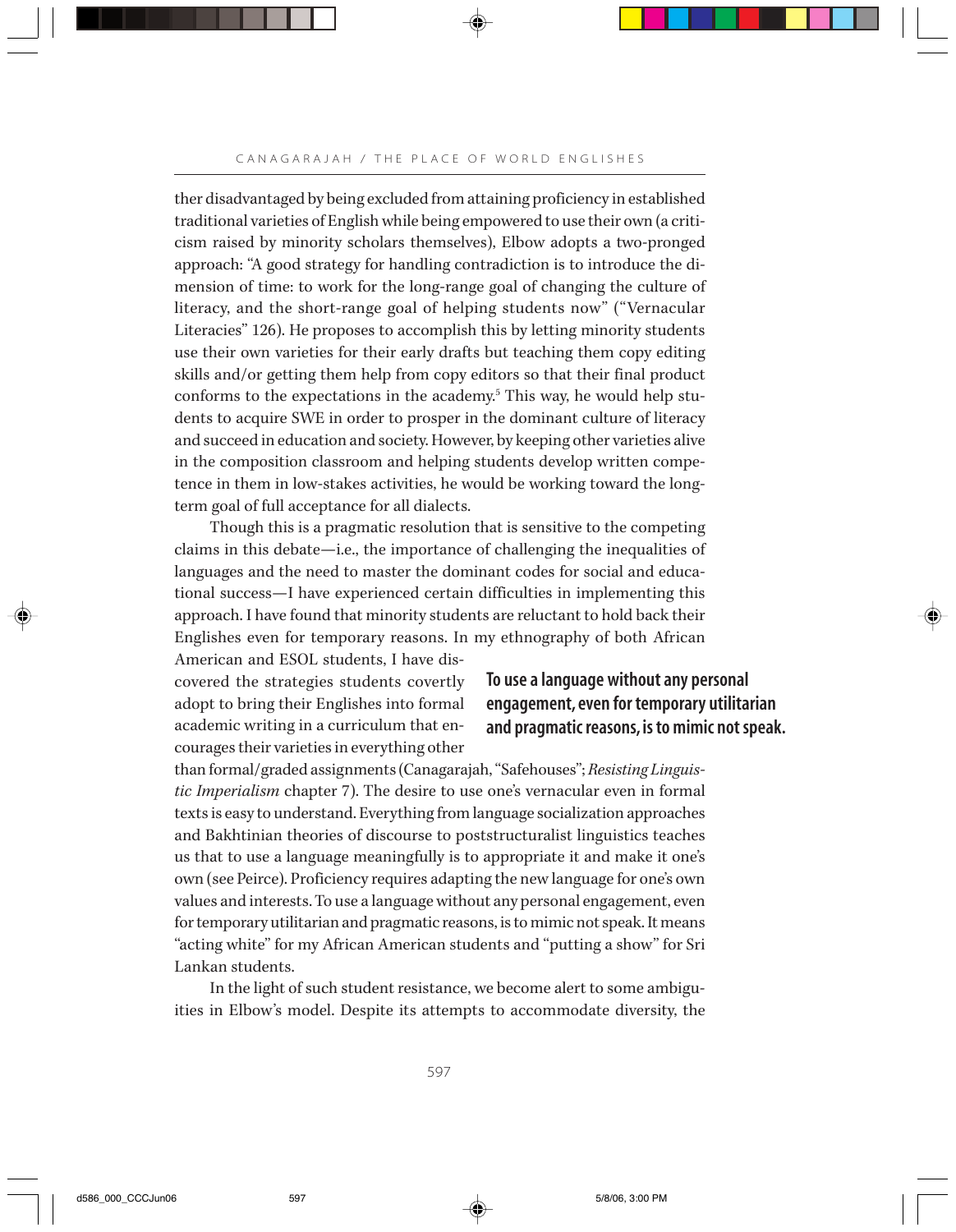model still falls under the dominant unidirectional monolingualist paradigm in writing. Other varieties of English are accepted only as tentative, dispensable, moves toward ME norms. The editing of the other Englishes in the final product may also lump these varieties into the category of "errors" to be avoided, in the eyes of students, and lead to the gradual loss of their home language. What I propose is a modification of Elbow's proposal. In the place of his notion of time, I like to invoke the notion of space. I am interested in exploring

# **To use another metaphor to capture the difference, while Elbow and the other scholars propose a model of** *code switching***, I propose a model of** *code meshing***. 6**

how we can accommodate more than one code within the bounds of the same text. In an essay that is written in ME, I would also teach students to bring in their preferred varieties for relevant purposes. In textual terms, this strategy will result in a hybrid text that

contains divergent varieties of English. To use another metaphor to capture the difference, while Elbow and the other scholars (reviewed in the previous section) propose a model of *code switching*, I propose a model of *code meshing*. <sup>6</sup> While they separate the codes and prioritize ME for formal purposes, I consider merging the codes. Code meshing is not new to academic writing. As I will illustrate with a close textual analysis in the next section, some African American scholars have already used AAVE in rhetorically compelling ways in academic texts that feature SWE (see Young for a recent discussion of this strategy). Note also that some radical scholars have used the term *code switching* broadly to signify the same practice that I call code meshing here—see Anzaldúa (in Lunsford) and my use (in *Resisting Linguistic Imperialism)*. Various other metaphors have been used to describe this strategy—i.e., appropriation (Canagarajah, *Resisting Linguistic Imperialism*), third spaces (Kramsch and Lam; Belcher), and "talking back" (hooks). Though code meshing was used in classical rhetoric as a high-brow activity (i.e., inserting Greek or Latin without translation into English texts), I am presenting this notion as a popular communicative strategy in multilingual communities and developing it even for cases outside such elite bilingualism.

Code meshing calls for multidialectalism not monodialectalism. Holding that knowledge of the vernacular is solely sufficient for minority students would ignore the reality of multilingualism demanded by globalization. It would also segregate minority students into vernacular speech ghettos. My proposal demands more, not less, from minority students. They have to not only master the dominant varieties of English, but also know how to bring in their preferred varieties in rhetorically strategic ways. It is not even sufficient to learn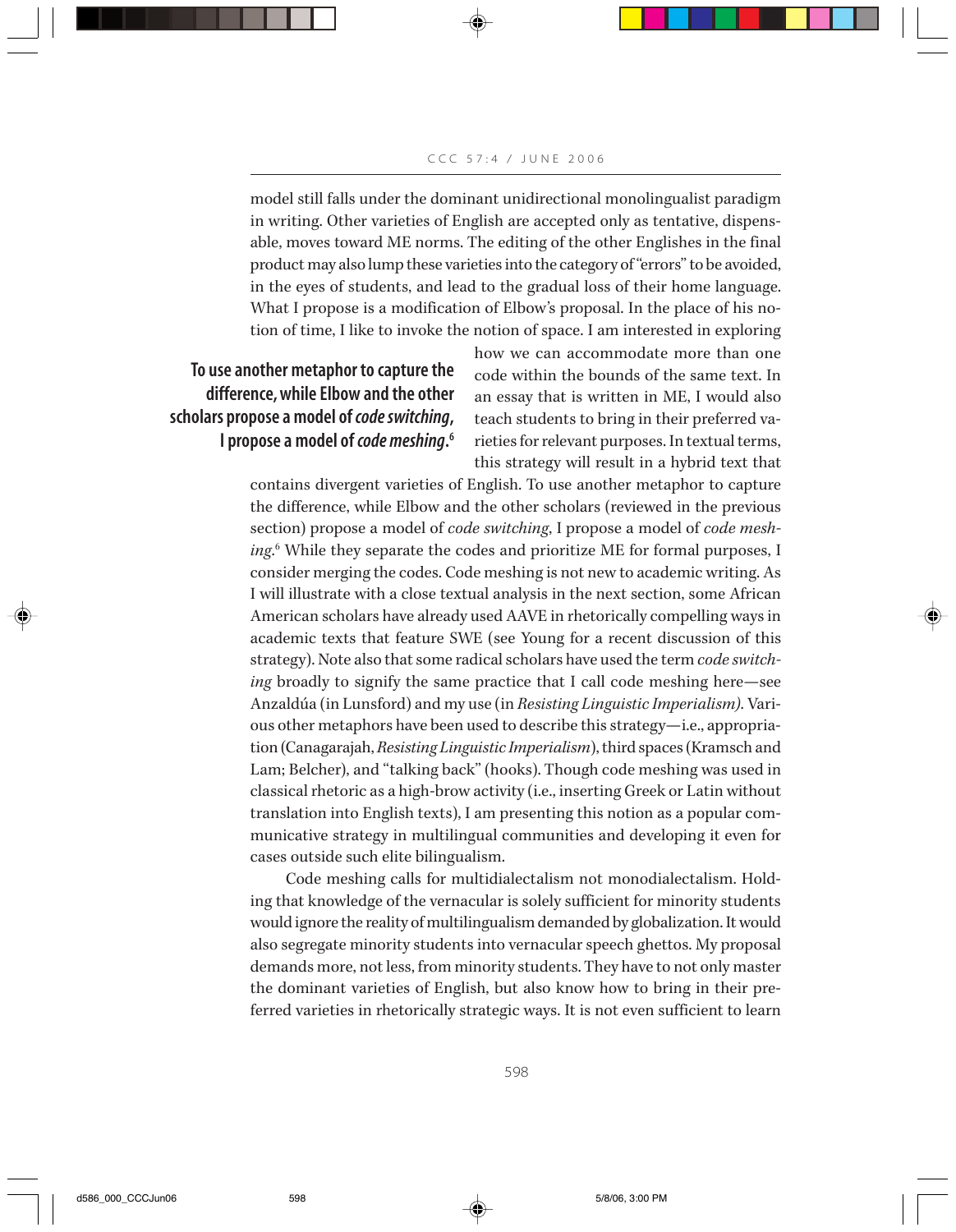different English varieties and use them in appropriate contexts (as proposed by code switching models); now minority students have to learn to bring them together to serve their interests.

This discursive strategy of code meshing is also motivated by pragmatic sociolinguistic considerations. If all speech events are language games, the rules of the game that all the players currently share need to be acknowledged. This is important even if the current rules favor one group more than the other and may have come into force as a result of that group's dominant status. If we suddenly bring in new rules, we could be disqualified from that game. At the most charitable, this will be construed as a different game altogether, and we could be asked to play that game elsewhere. This is not necessarily a favorable outcome for minority scholars in academic communication. I don't want my text written in Sri Lankan English ruled nonacademic or treated as addressing only Sri Lankan scholars. I don't want my use of Sri Lankan English to make my text a different genre of communication for a different audience. Such a response will result in reducing the relevance and significance of my text. I want to still engage in the game of academic writing as it is played in the mainstream. By inserting the oppositional codes gradually into the existing conventions, I deal with the same audience and genre of communication but in my own terms. To be really effective, I need to work from within the existing rules to transform the game. Besides, I need to socialize the players into the revised rules of the game. The qualified use of alternate codes into the dominant discourse will serve to both play the same game and also change its rules.

It could be objected that this approach is yet another temporary strategy that defers the full pluralization of academic texts and legitimization of WE for a later time. I can hear my South Asian colleagues saying: "But your approach is looking like the very same one as Elbow's, no?" I agree. "However," I would reply, "there are small, small differences that make big, big significance." The advantage in my proposal is that minority students get to see their own variety of English written in academic texts. They don't have to edit out all vernacular expressions. Furthermore, we satisfy the desire of minority students to engage with the dominant codes when they write, and make a space for their own varieties of English in formal texts. Elbow's approach keeps these codes separate and unequal, and compels minority students to postpone critical literacy practices. Moreover, my approach enables students to personally engage in the process of textual change, not to wait for time to do the trick for them.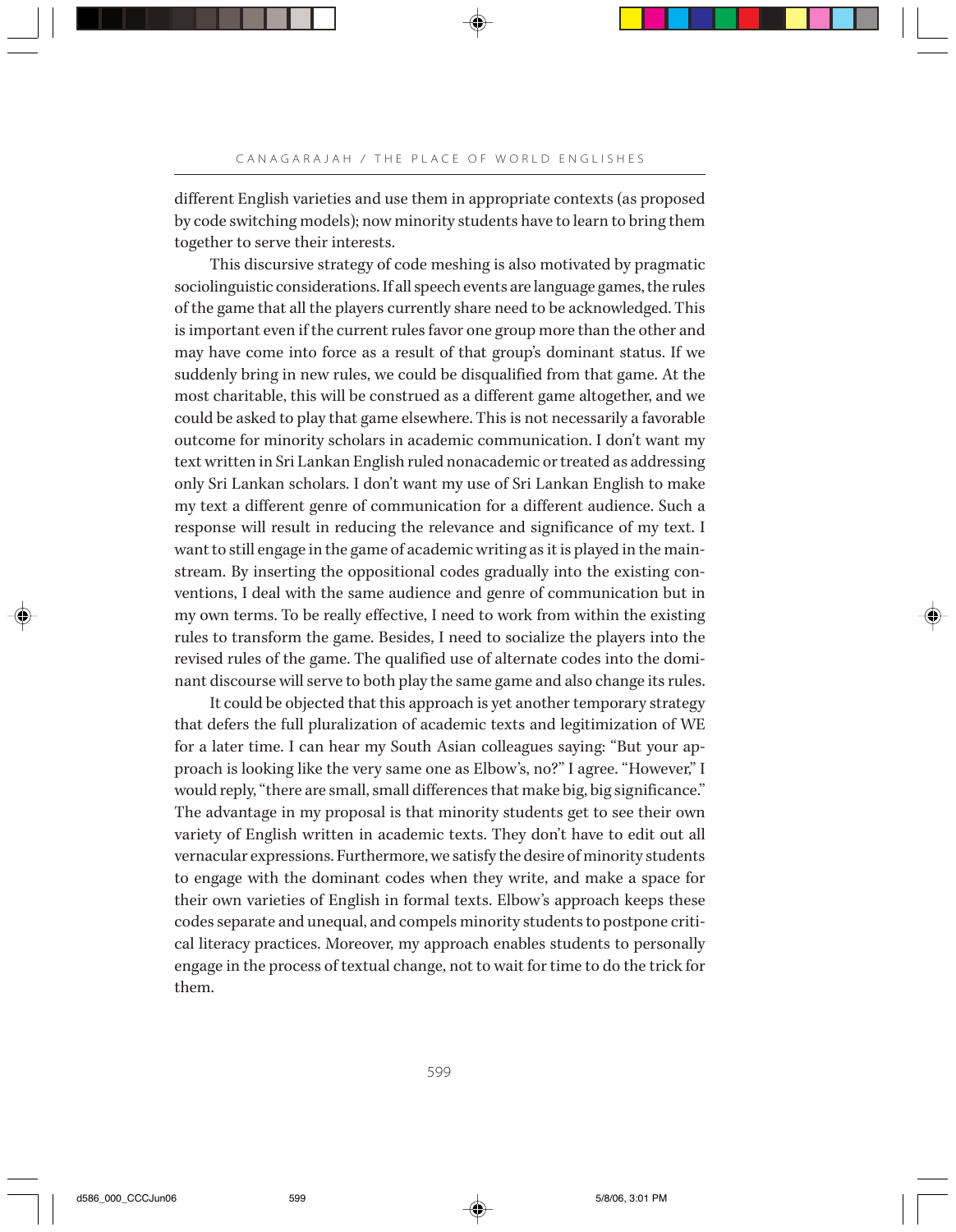The reason why Elbow doesn't consider code meshing is probably because he believes that only one grapholect can be present in a text at any one time. He says: "Literacy as a culture or institution almost always implies just one dialect as the only proper one for writing: the 'grapholect'" ("Vernacular Literacies" 128). However, this assumption doesn't hold true for many non-Western communities. We have enjoyed a long tradition of constructing texts that are not only multilingual but also multimodal. According to Walter Mignolo, colonization attempted to suppress such dynamic local literacies and introduced univocal texts. In what he calls the "grapho-centric" literacy tradition, Western communities held that texts should use *words* (not images, symbols, icons, space, color or other representational systems), *written* words (not spoken words or other modalities of communication), and words from *one language* (not from multiple languages). As this tradition of literacy took hold, other literacy practices were treated as lacking precision and rigor and given pariah status. A consideration of multimodal and multilingual literacy traditions will show us that making a textual space for other Englishes may come easily for students from these communities.

The art of multimodal indigenous textuality has not died, despite its denigration since European colonization. Mario de Souza demonstrates how the *kene/ dami* textualities work for the Kashinawa in Brazil. In a multimodal text that involves paintings, alphabets, and drawing of figures and lines within the same "page," this Indian community produces texts that demand complex processes of interpretation. The alphabets and graphics relate to each other in dynamic combinations to produce meanings for insiders. De Souza presents fascinating recent examples of such texts from a teacher-development program in which local instructors produce these texts for their university professors. My own community of Tamils has practiced the well-known *manipralava* textuality from before colonization (see Viswanathan). When Sanskrit was considered the elite language for religious and philosophical purposes, local scholars mixed Sanskrit with Tamil in writing for their community. This way, we both elevated the respectability of the vernacular and democratized Sanskrit. Even now, local people adopt this strategy for in-group communication. However, now we mix mostly English, as this is the dominant colonial language in our context. For example, it is quite common for academic texts in Sri Lanka and India to involve a prominent mixing of English and Tamil (see, for example, Sivatamby). Sometimes, quotations from primary sources are in English, while the commentary is in Tamil. In other cases, foreign words are inserted into Tamil syntax as writers change the script midsentence to ac-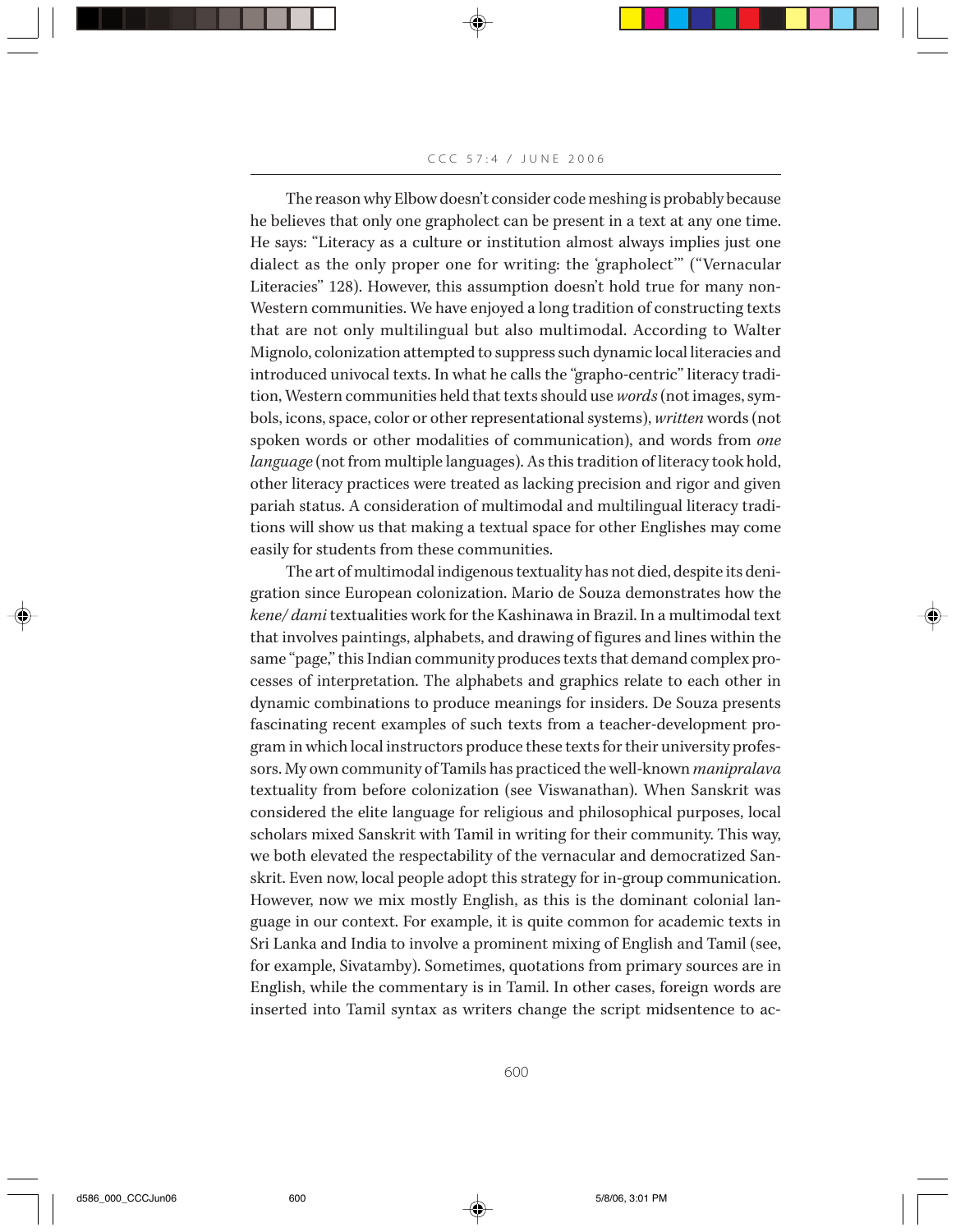commodate English technical terms or phrases. It is rare for authors to translate or transliterate these marked codes. They expect the readers to perform a veritable bilingual reading. Nor is this a form of elite literacy. Even popular literature now involves English/Tamil mixing. Short stories written by Tamil refugees in the West (in journals like *kaalam* in Toronto and *eksil* in Paris) feature code meshing.

Though such local traditions of multivocal literacy have been practiced from precolonial times, they gained new ramifications during and after the colonial encounter. Despite the official policy in many colonial regimes to impose the grapho-centric and largely monolingual traditions of writing, hybrid literacies were developing subversively in the local communities out of this cultural contact. Mary Louise Pratt calls these the "literate arts of the contact zone." Gloria Anzaldúa has also spoken recently about the ways she draws from the postcolonial tradition of mixing Native Indian, Spanish, and English languages (see Lunsford). While such texts exemplify typical processes of intercultural mediation, they are also ideologically powerful. Contact zone literacies resist from the inside without the outsiders understanding their full import; they appropriate the codes of the powerful for the purposes of the subaltern; and they demystify the power, secrecy, and monopoly of the dominant codes. More importantly, they display immense creativity as the subalterns negotiate competing literacies to construct new genres and codes that speak to their own interests. Code meshing in academic writing would be another example in the continuing tradition of contact zone textualities.

Such literate arts of the contact zone are still alive (albeit hidden) in postcolonial classrooms. Students and teachers who are expected to adopt English only (or monolingual) pedagogies practice bilingual discourse strategies that enable them to develop more relevant classroom interactions, curricular objectives, and learning styles. Ethnographies in contexts as diverse as Hong Kong, Kenya, Tanzaniya, Malta, Singapore, Malaysia, Brunei, Sri Lanka, and even England and North America point to the strategic role of code mixing in language learning (see the collection of articles in Heller and Martin-Jones). In some of these classrooms, the mixing involves two varieties of English (see Lin and Martin, for examples from Singapore, South Africa, India and Hong Kong). Literacy practices of codes meshing are also not unusual—students mix codes to negotiate the meaning of English texts and to compose stories or journals in expressive, creative, or reflective writing (Hornberger). Much of this research literature demonstrates that rather than hampering the acquisition of English, the negotiation of codes can indeed facilitate it. Some applied lin-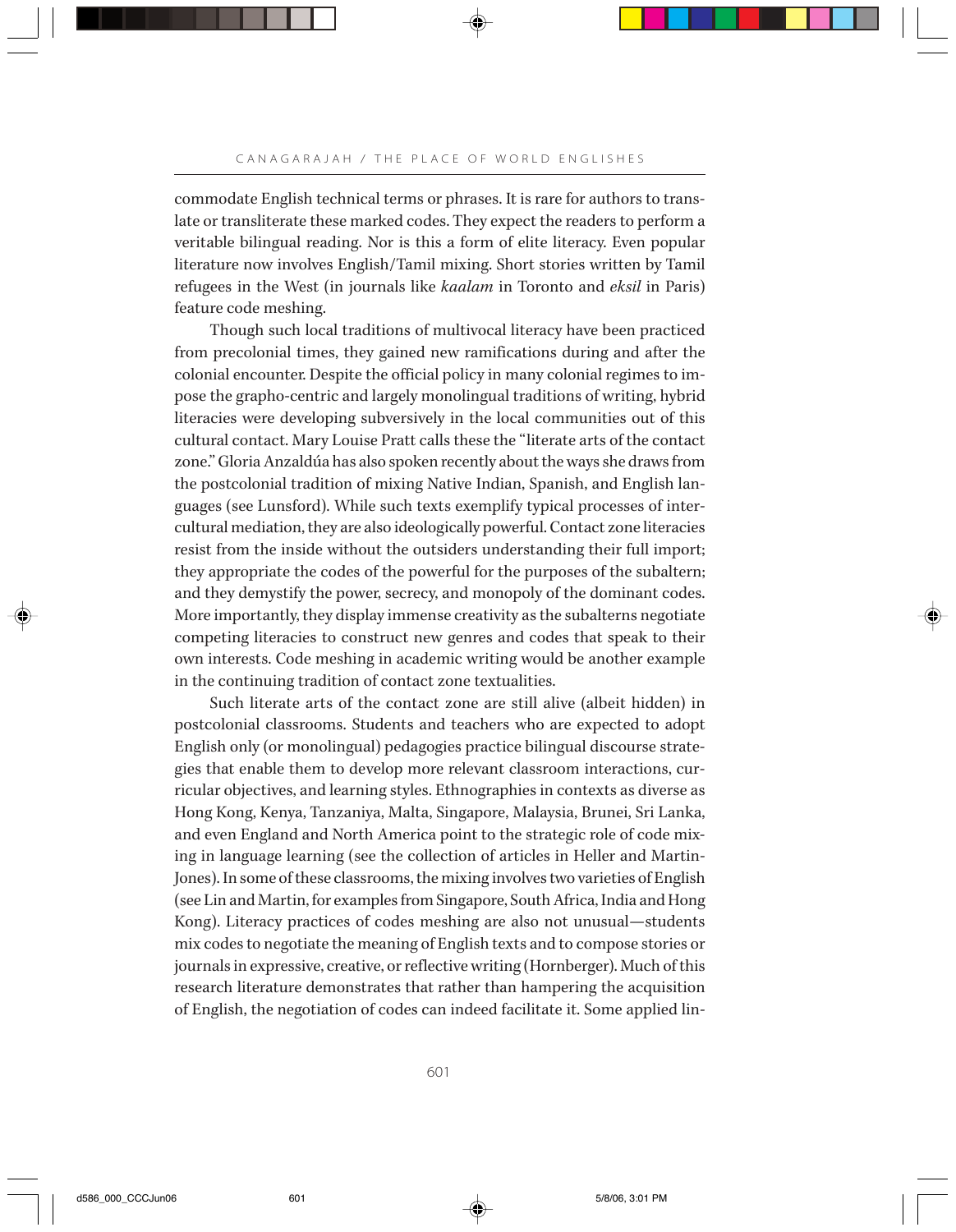guists do argue that code switching is detrimental to language learning and literacy as it would lead to a fossilization of mixed forms and, eventually, create a deficient *interlanguage* (see Bhatt for a critique). But such scholars are influenced by the notion that language acquisition ideally involves a unilateral movement within a single language, treating the context of acquisition as an idealized homogeneous language environment. Sridhar points out that language acquisition in real life often takes place in multilingual contexts with an engagement with many codes. In such engagement, Cummins argues that one language can play a positive role in the development of another.

While such pedagogical realities have previously not been acknowledged by educational policy makers—as it has been an embarrassment to the dominant pedagogies which prefer the purity of the instructional code and validity of monolingual approaches—it is becoming difficult to hide in scholarly literature or suppress in classrooms a practice that is so pervasive. It is not surprising that some local scholars have started arguing for consciously developing strategies from traditional multilingual approaches (like the *manipravalava*

**Though code meshing is a complex discursive act for our students (one that involves a polydialectal competence—i.e., familiarity with standard varieties, expert use of local variants, and the rhetorical strategies of switching), multilingual communities have a long tradition of using such communicative practices.**

tradition7 ) for local literacy education (Rajan; Viswanathan). They propose that reading and talking about Shakespeare or Wordsworth in Tamil can enable students to adopt a critical detachment from the original texts. What would amount to a translation strategy can also provide different perspectives on the texts, as students perceive them from the spectacles of competing languages.<sup>8</sup> While these scholars recommend this approach only for text reception, my proposal for code meshing sees a place for it in text construction as well with similar benefits.

Though code meshing is a complex discursive act for our students (one that involves a polydialectal competence—i.e., familiarity with standard varieties, expert use of local variants, and the rhetorical strategies of switching), the examples above suggest that multilingual communities have a long tradition of using such communicative practices. Therefore, students from these communities can draw from their textual histories and literacy cultures to make a space for WE in academic texts.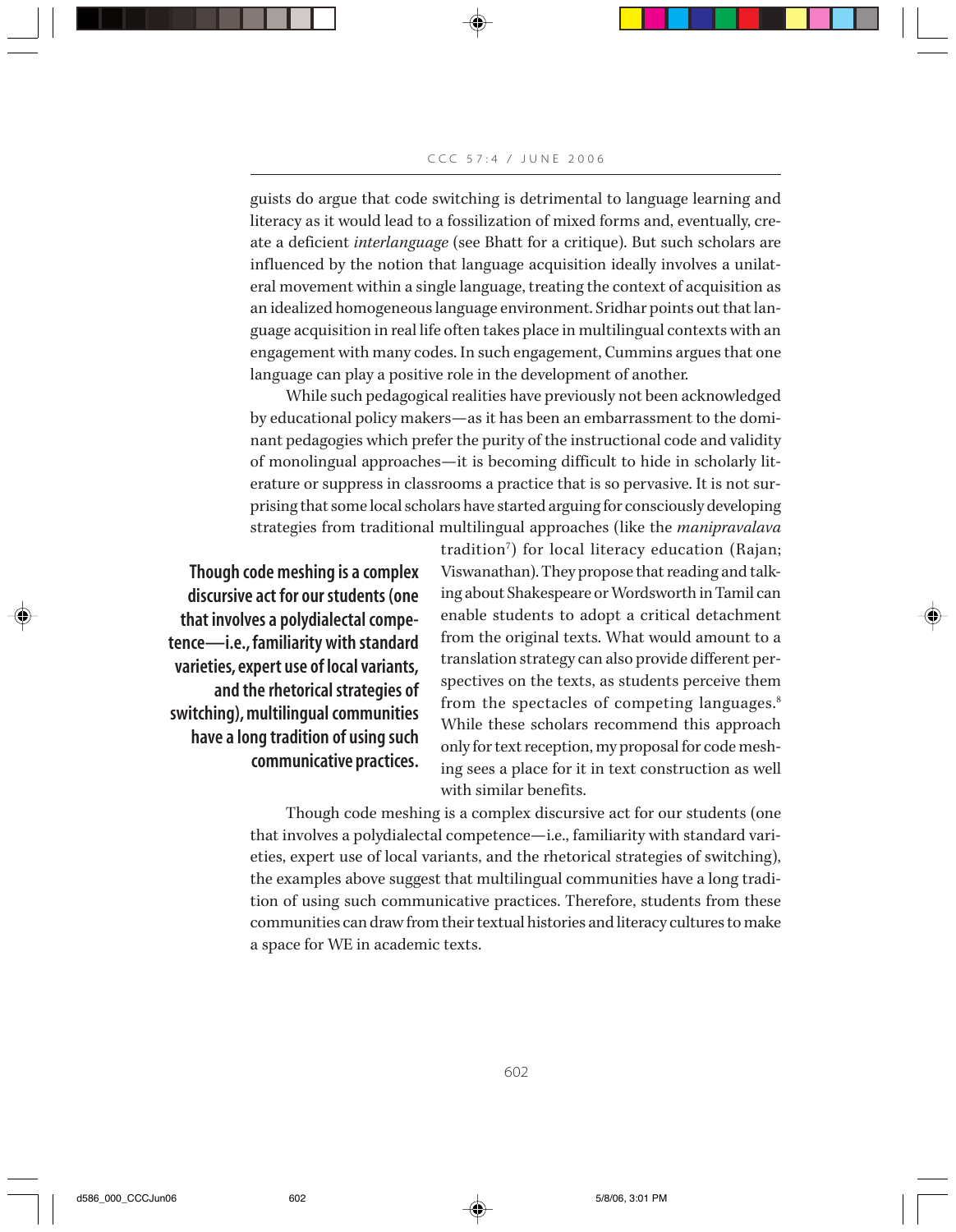# **Textual Possibilities: An Example**

How do we proceed in implementing the above literacy orientation in composition classrooms? In my classes, I like to provide models from the writing of minority scholars to show what multilingual students can achieve in their writing.9 It is interesting that African American scholars like bell hooks and Geneva Smitherman have made considerable headway in infusing their own dialects into academic writing. It is a reflection of an understandable bias in composition circles that the black vernacular is permitted, even glorified in certain composition circles, but WE is not tolerated in academic writing. As noted earlier, perhaps AAVE and certain North American class and regional dialects are validated because they come from "native English speaking" communities; WE varieties are not given the same treatment because they come from multilingual speech communities. However, it is a blessing to be able to cite as precedent the advances made by African American writers and to create further spaces for new Englishes in academic writing.

Smitherman's "The Historical Struggle for Language Rights in CCC" is a good example of a minority scholar employing a range of dialects to represent her voice and identity in formal academic writing. Interestingly enough, the article takes stock of the pedagogical advances made since SRTOL.10 For the most part of the paper, Smitherman uses the established code and the conventions of scholarly publication—i.e., citations, footnotes, and scholarly evidence. The essay is also very balanced in representing the alternate positions to the ones she herself holds on SRTOL. Her writing thus wins academic credibility among readers. The instances of AAVE use are few, but carefully deployed to construct her desired voice for this article.

Curiously, most of the cases of AAVE begin to appear in the middle section of the article where Smitherman narrates the dialogue and debate that accompanied the formulation of the resolution. AAVE is not used much in the opening of the paper where she provides the background and reviews the scholarly developments leading to SRTOL. This structure serves to build Smitherman's status as a proficient academic writer and earn the reader's respect before introducing the atypical codes later in the writing.<sup>11</sup> Such a strategy is different from her earlier practice in 1974 (see "Soul n' Style") when she used AAVE more prominently, starting from the very beginning of the article (including the title) and sustaining its use throughout the text. Furthermore, it is significant that in most occasions of AAVE in the SRTOL article,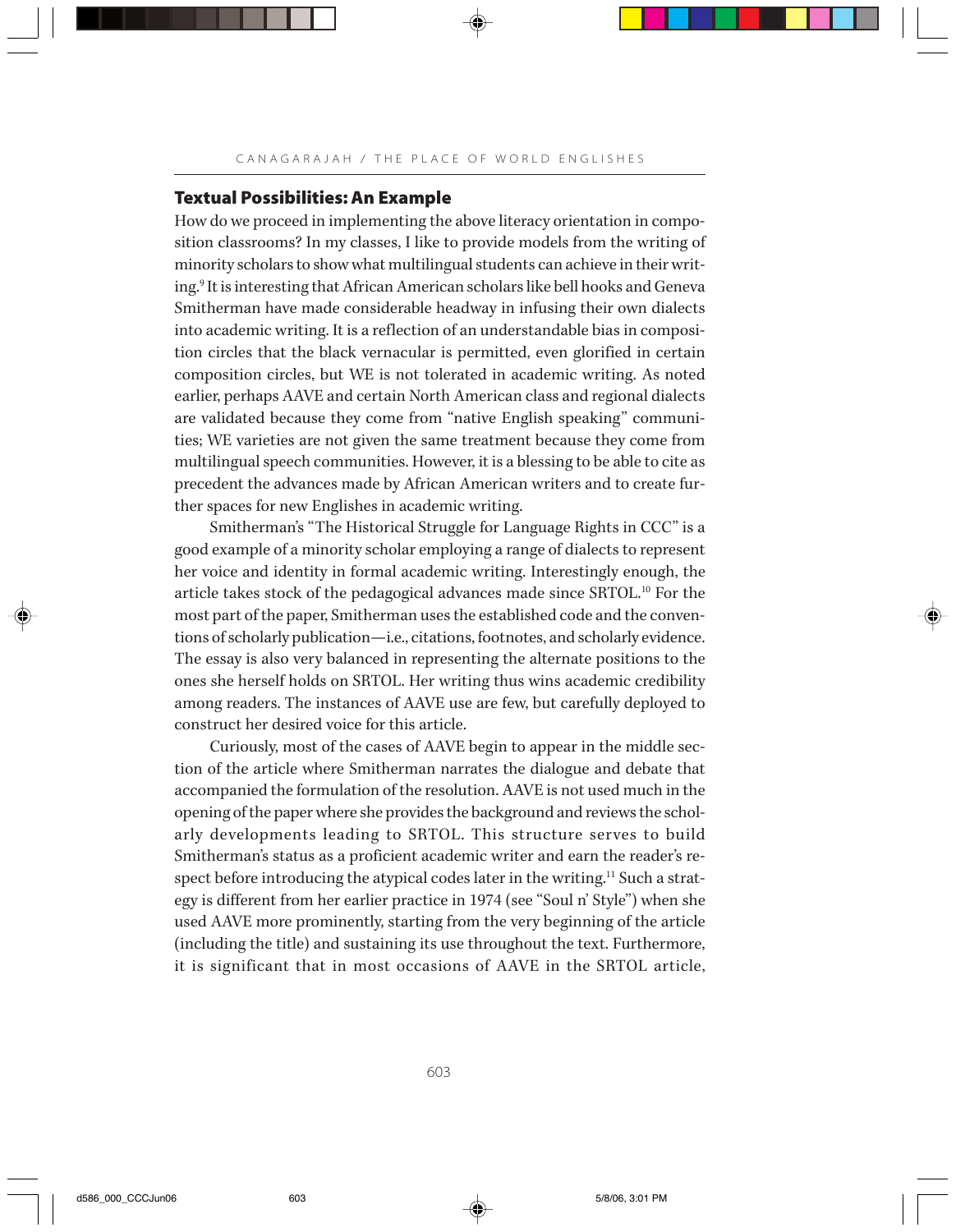Smitherman doesn't use quotation marks to flag them as distinct or strange. Using quotation marks would have distanced the author from the language, invoking the traditional biases. Consequently, most readers would now process these switches without pausing to consider them unusual. This ambiguity also results from the fact that some elements of AAVE have become mainstreamed. We are losing the ability to classify certain items as categorically "nonstandard." The deft mixing of codes in this article confronts readers with their own biases—i.e., what do we consider as unsuitable for academic writing, and why?

Consider the first occasion of AAVE use when Smitherman writes: "In his scathing critique, with its signifyin title, 'Darkness is King,' Lloyd took Knickerbocker to task . . . "(8). (Knickerbocker's paper, which derides ungrammatical expressions in student writing, is entitled "The Freshman is King.") An in-group motif from folklore (see Abrahams), "signifyin" has now received near global currency. After Henry Louise Gates' *Signifying Monkey* and other publications like Smitherman's own book, *Talkin and Testifyin*, this reference to instigating has become familiar for even speakers of WE like me. Though this is a mere lexical switch, what might be considered a single cultural borrowing, it indexes a whole vernacular speech event. This is an example of the way gradual but bold uses of the vernacular lead to their becoming naturalized and widely shared over time, losing their stigmatized status.

Note also the lexical items underlined in the following statements:

At the time, my Womanist consciousness was just developing, and so I was not very vocal in this hours-long debate, for which I was soundly blessed out by one of the women when we took a bathroom break . . . The debate was finally resolved when Elisabeth McPherson, genius that my girl was, proposed that we cast the wording in the third person plural (Smitherman, 22–23; emphasis mine).

Or

As I listened to their arguments, all I could think about was the dissin and doggin I had endured during the "Students' Right" years, and I kept saying "no way" (30; emphasis mine).

These too are in-group expressions that have gained wider currency now. They especially belong to the urban vernacular, distinct from the more marked rural (Southern) speech that we will see later. These lexical items also evoke special attitudes and feelings. That the author refers to being "blessed out" suggests that she is taking this as an in-group chastisement that should be accepted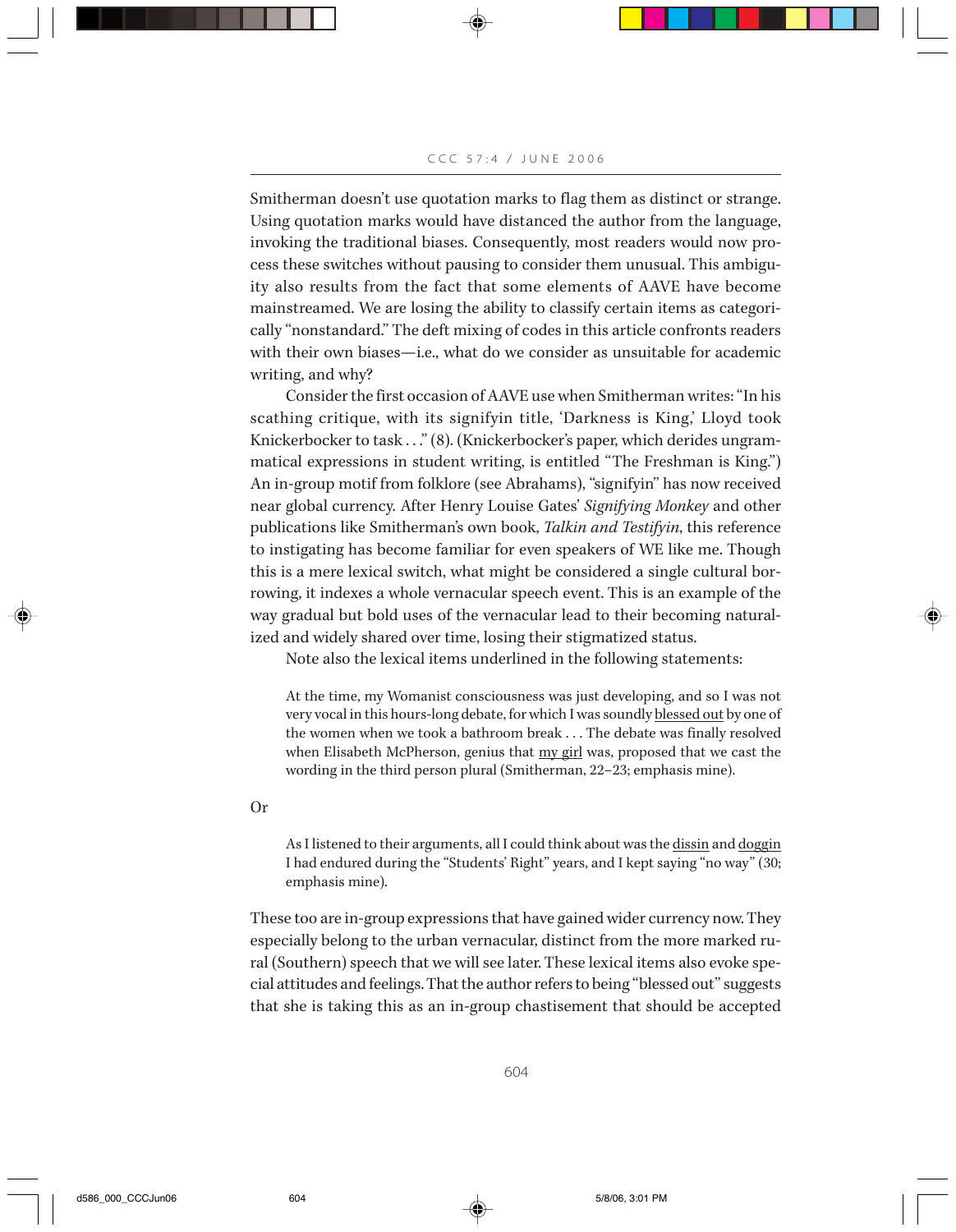and treated as unoffensive. The next usage, "my girl," indicates the close relationship between the interlocutors. The other two nouns "dissin and doggin" reflect the tone and attitude toward the insulting speech of the out-group members. The context invoked in all these uses provides rhetorical justification for these switches. The switches index the type of relationships and feelings referred to.

Another category of fairly unshocking AAVE use is in the stylistic choice of emotive, repetitive, and rhythmic expressions valued in oral communication. This lexical choice violates the established register in academic prose. Such language may be considered too informal for academic writing, but it certainly serves to evoke the desired voice of the author. Consider the satirical humor in the following:

Not content with knocking Knickerbocker upside the head, Lloyd also slammed the journal and the organization  $\ldots$  (8).

or

As an organizational position, the "Students' Right" resolution represented a critical mechanism for CCCC to address its own internal contradictions at the same time as marching, fist-raising, loud-talking protesters, spearheaded by the Black Liberation Movement, marred the social landscape of "America the beautiful" (18).

The rhyme ("knocking Knickerbocker") and rhythm ("marching, fist-raising, loud-talking") evoke a voice that is more oral and nonacademic. There is also the hyperbole of some word choices here that may be considered very unacademic (i.e., *slammed*, *marred*). All of these lexical choices represent a speaker from a high-involvement culture and jar against the conventions of a low-involvement communicative genre (Tannen). Furthermore, the language certainly suggests the author's identification with the acts described here. In fact, the language is rhetorically appropriate for acts and attitudes that are oppositional to the dominant values of the academy.

In some cases, the author doesn't have to use her own words, but she makes her cited authorities evoke a divergent discourse to accomplish her purposes. She does this by carefully choosing the quotations from her sources. She writes, "Lloyd even goes so far as to say that linguistics 'is a promised land for the English teacher'" (10). The phrase "promised land" has special resonance for the African American community. Apart from the importance of the Bible in vernacular culture, we know that the metaphor of a promised land has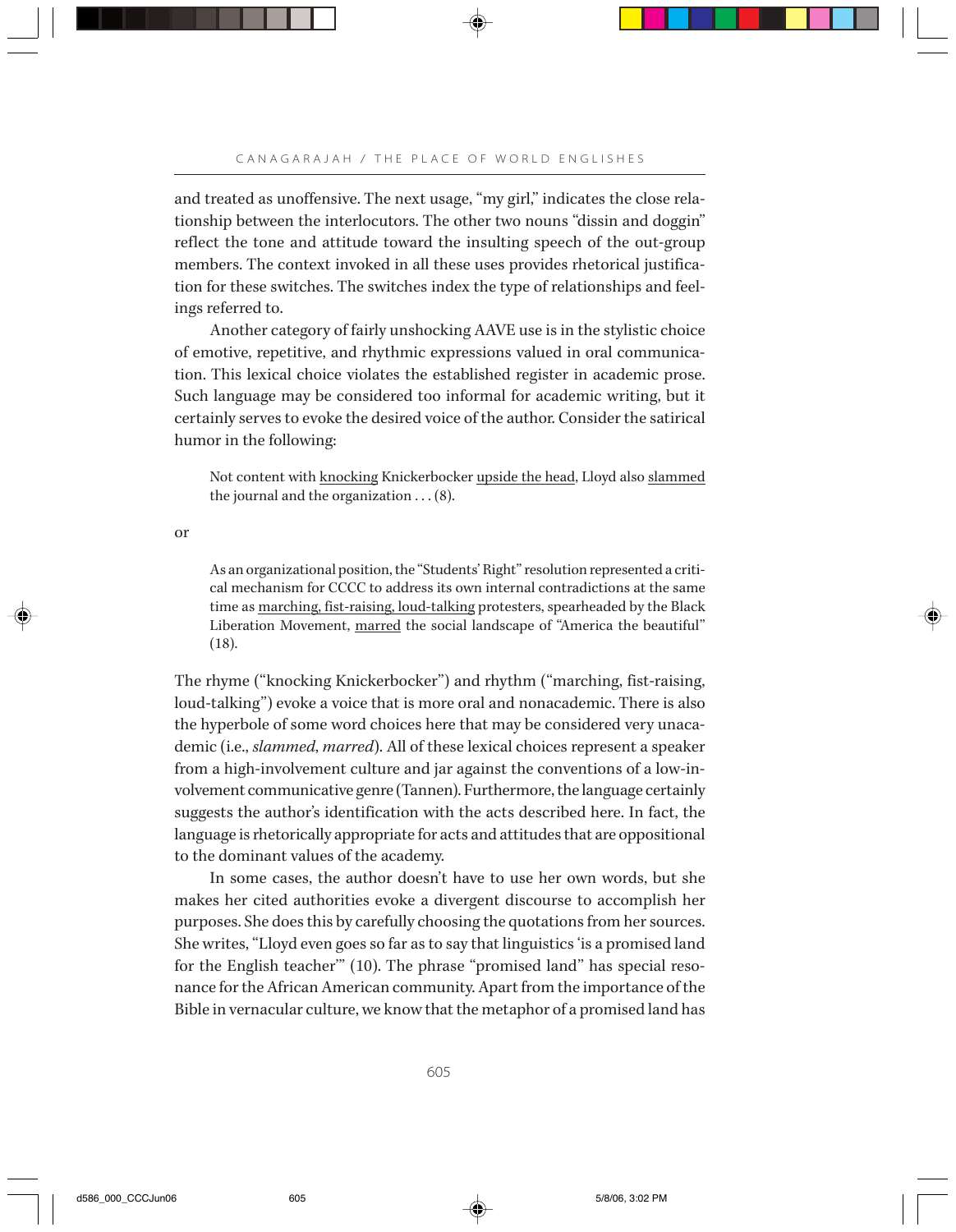enjoyed currency in black consciousness ever since Claude Brown's book. Through this allusion, Smitherman is also appropriating the field of linguistics for the oppositional causes of enlightened instructors who wish to challenge the popular biases of the dominant community. The same rhetorical strategy is used again when Smitherman cites a verse from the Bible: "But we also knew that without 'vision, the people perish'" (18).

However, in the second part of the above quotation, Smitherman quickly shifts to the most direct grammatical display of vernacular English in this article: "Besides, as I commented to a fellow comrade (a psychologist, who was one of the founders of the Association of Black Psychologists), what else was we gon do while we was waitin for the Revolution to come?" (18). In the more striking uses of AAVE (as here), Smitherman embeds them in a clear dramatic context that provides a different frame for deviations from SWE. In the case above, it is clear that the usage reflects the language of the persona who uttered that statement and the in-group solidarity enjoyed with the interlocutor in that speech event. In using AAVE grammar, the author is being true to the context and the interlocutors. Thus, the rhetorical context disarms criticism. We find a similar narrative context in the examples that follow. Discussing the divergent responses to the resolution, she writes "A few simply said that CCCC had done lost they cotton–pickin mind.... [Then, after discussing more favorable responses, she continues:] A few simply asked CCCC why it took yall so long. . . . Such ideas elicited strong reactions among CCCC professionals (irrespective of whether they supported the resolution or not) and moved the intellectual production of knowledge in the field to a whole nother level" (24; emphasis mine). Indeed the language gives evidence of the "strong reactions" elicited by the proposal. The mention of "cotton-pickin" makes the stupidity one notch worse. "A whole nother level" indicates that the production of knowledge was not just moved to the next level but to a totally different dimension. These statements alternate with more scholarly views from others, presented in very staid prose, showing that the author is switching codes with remarkable control over a repertoire of Englishes. In addition to the switches between SWE and AAVE, we must note that there are different dialects of AAVE orchestrated here. While the examples in the previous paragraph are largely from the urban vernacular, the ones in the latest example are largely rural and southern.

If the above switches are motivated by the changing rhetorical and speech situations, we find a similar *situational switch* in the acknowledgments section. Smitherman gives "a shout out" to one of her graduate student assistants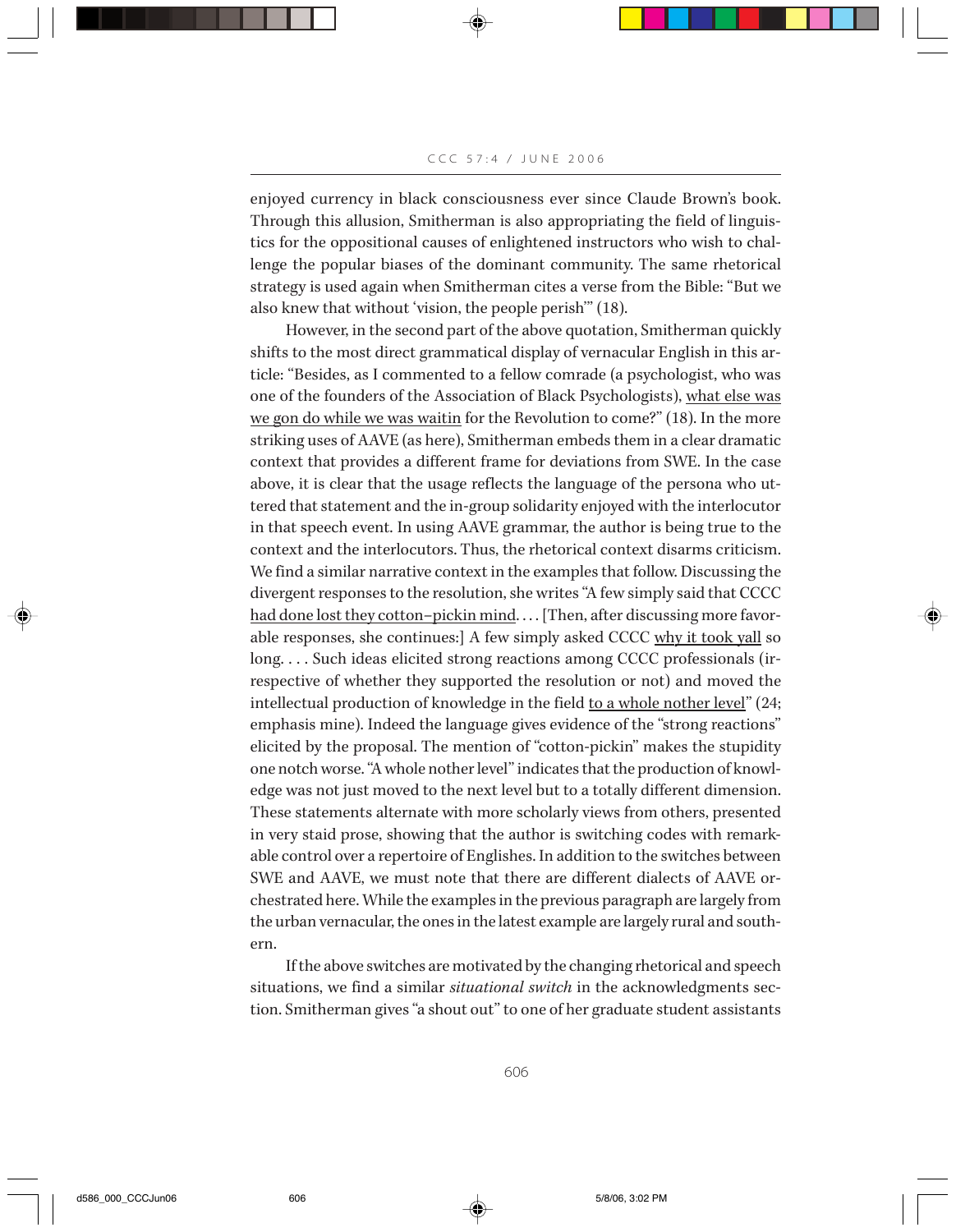(36). This language is motivated by the youthful persona addressed. A more senior scholar will not appreciate this manner of acknowledgment. For the only other person thanked in this section, the author writes "I would like to express my gratitude and special thanks to Dr.\_\_\_\_\_\_, for his most capable assistance and archival work" (36). The more formal language suits the senior scholar addressed in this statement (indicated by the title, "Dr."). Apart from the situational motivation, there is additional reason why the switch to vernacular is rhetorically permissible here. In certain low-stakes environments in the text, the vernacular is generally treated as unobjectionable. There is considerable latitude in using nonstandard elements in such peripheral sections of the academic essay. Other low-stakes sections are dedications, titles, and conclusions (see Thaiss and Zawacki).<sup>12</sup> Such textual spaces can therefore be exploited to bring in the alternate codes and discourses desired by the author—and students should be taught to discern these spaces.

Ironically, in the only case where Smitherman flags an expression, she does so not to mark the unusual usage behind the peculiar item but to evoke the widely shared usage of a well-known expression. She says, "(I report with pride that I was the first to introduce 'cussing' into committee discourse, to the relief of one of my male comrades.)" (23). She uses quotation marks probably to neutralize what appears to be a shocking *metaphorical switch* here. (Metaphorical switches—unlike the previous situational switches—violate the established code for the situation to evoke alternate values and meanings.) Similarly, the only case where she provides a gloss is to introduce an item that is recent and probably an in-group expression among a subcultural group black teenagers: "In the 1998 celebration of African American History Month, a television commercial for Mickey D's (Ebonics for McDonald's) featured a White father and his young son browsing through a gallery with paintings of African American heroes and she-roes" (29). Smitherman's gloss for "Mickey D's" indicates that the nickname is perhaps new to the older generation of AAVE speakers. ("She-roes" doesn't warrant a gloss, as its meaning is clear from the context.) At any rate, the example shows that Smitherman is variating the AAVE used—not only between regions, i.e., urban and rural, but also between age groups, i.e., adult and teen talk.

It must be noted that all these instances of AAVE don't amount to much in an article running to about thirty pages. But they are sufficient to change the ethos of the text. More importantly, they demonstrate what Smitherman argues for in this article: "It has been said that politics is the art of compromise. And compromise we did. After the lengthy debates and verbal duels, we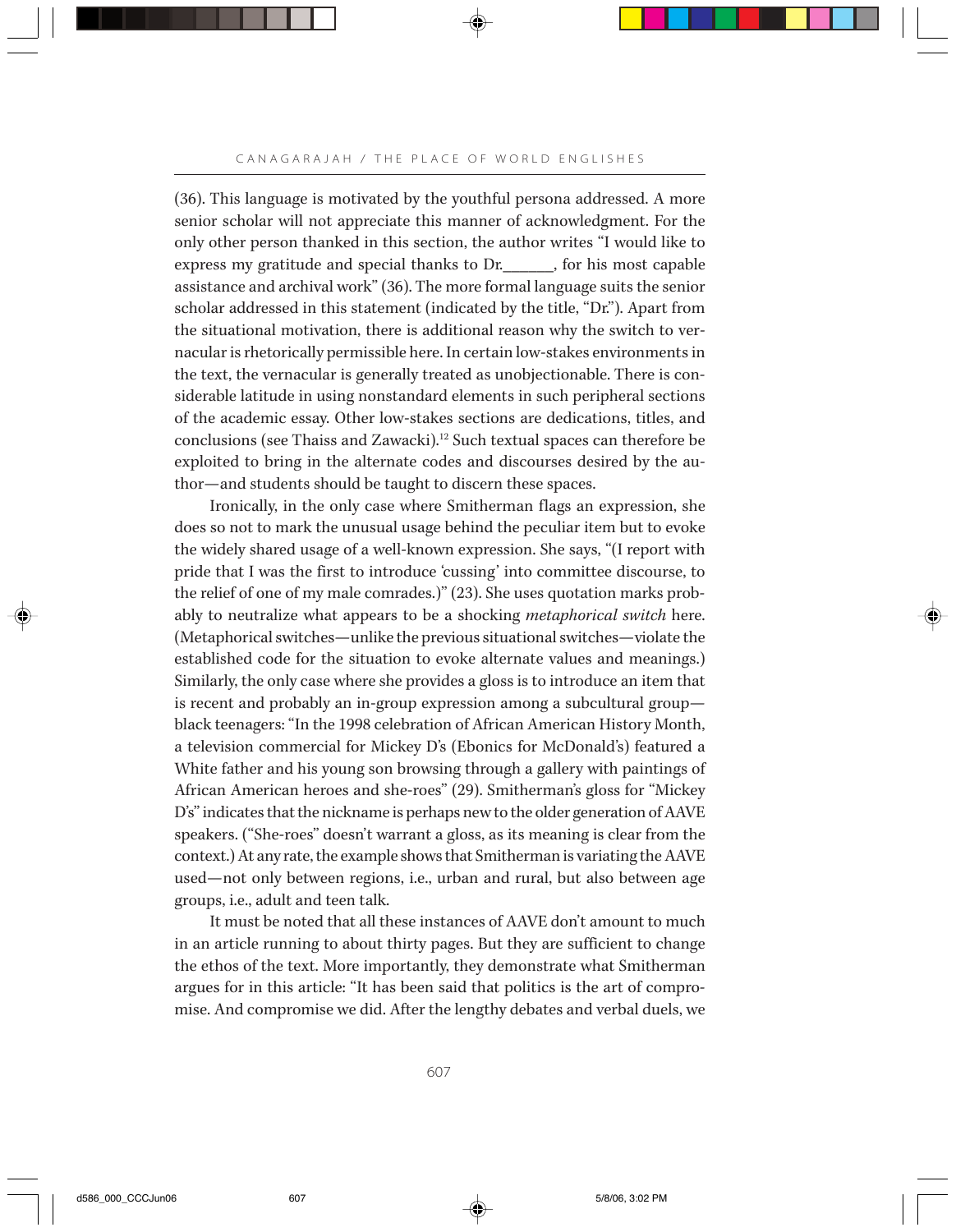finally produced a document that we all felt we could live with" (23). This text is again a compromise—something we can all live with—until more spaces are available for other Englishes when academic literacy gets further pluralized. This position registers a shift in strategy for Smitherman herself. She has apparently moved away from the strategy of using AAVE for the whole essay (as in her two-page 1974 article "Soul N' Style."). To give further insight into this new strategy, she later says (before concluding): "The documented spirit of resistance in the 'Students' Right' and National Language Policy is an important symbol that change is possible—*even within the system*" (36; emphasis added). The careful deployment of vernacular items within an SWE text is an example of this strategy of resistance from within. Even if it takes more time for AAVE to gain a legitimate place of its own in academic writing, one doesn't have to wait indefinitely as Elbow's approach would make us assume. The change is already underway in Smitherman's text. The few instances of meshed codes have moved this text to a whole nother level.

# **Pedagogical Possibilities: An Example**

If Smitherman's practice hints at some textual strategies for using other Englishes in academic writing, Min-Zhan Lu suggests pedagogical strategies for encouraging multilingual students to bring in their variants of English into the composition classroom. Her 1994 article in *CCC* still remains a rare documentation of teaching strategies for validating alternate codes at the microtextual and grammatical (as distinct from rhetorical) level. Lu explores the peculiar usage "can able to" in the essays of a Chinese student from Malaysia (e.g., "As a Hawaiian native historian, Trask can able to argue for her people"; "If a student can able to approach each situation with different perspectives than the one he brought from high school, I may conclude that this student has climbed his first step to become a 'critical thinker.'"). Since the modals *can* and *may* are used according to their conventional meaning in other places of the student's writing, it is clear that "can able to" is used with a unique meaning of its own. In fact, Lu finds later that "can" and "be able to" have interchangeable meanings in the student's first language. More importantly, the student points out to the teacher (with the help of her English dictionary!) that "be able to" has an additional meaning of "have permission to" that is not connoted by "can" in English. Therefore she puts together both structures to coin "can able to."

What motivates this student to use this structure? Since the student has personally experienced a lot of pressure from her family against undertaking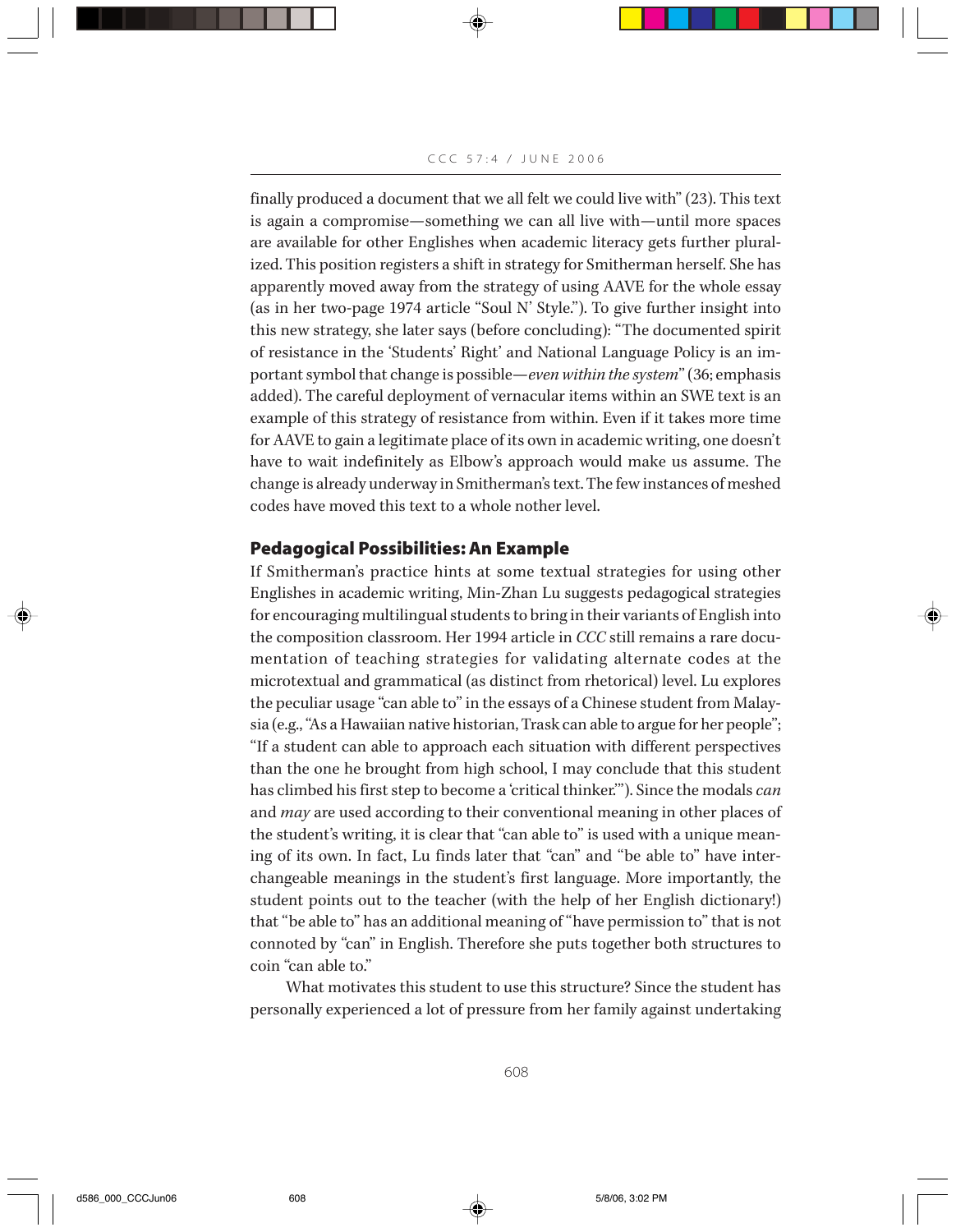higher education (because of her status as a woman and her community's norms), she is cognizant of the struggles one has to go through to think critically and act independently. To express this need to achieve independence despite community constraints, she uses "can able to"—a structure that connotes for her "ability from the perspective of the external circumstances" (Lu 452). She is also inspired by her understanding of Trask's ability to still speak for her people despite the constraints of being a minority historian. The student therefore tries to communicate the possibility for action by struggling against external limiting constraints. When the instructor makes this grammatical usage a point of discussion for the whole class, the other students state

that it is the dominant American ideology of individual transcendence and personal power that makes speakers treat "can" and "able to" with similar connotations. The Malaysian student wants to convey a different orientation to ability, and is thus forced to fashion a new usage for her purposes.

An important lesson here for teachers is that not every instance of nonstandard usage by a student is an unwitting error; sometimes it is an active choice motivated by important cultural and ideological con**An important lesson here for teachers is that not every instance of nonstandard usage by a student is an unwitting error; sometimes it is an active choice motivated by important cultural and ideological considerations.**

siderations. The assumption that multilingual students are always bound to err in a second language denies them agency. The Malaysian student is not blind to the differences between Chinese and English. She insists on using the peculiar structure because she is struggling to bring out certain ideas that are important to her. This example further shows the dangers of jumping to the conclusion that any peculiarity in English is to be explained by the influences from the student's first language. In being thus judgmental, teachers sometimes ignore the creativity of the students who negotiate unique meanings. Teachers may suppress other explanations for why a structure may sound unusual—i.e., explanations that testify to students' rhetorical independence and critical thinking.

Many pedagogical benefits derive from discussing this grammatical deviation without prejudice or preconception. To begin with, the writer and the rest of the class now understand grammar as ideological. The choices we make hide or emphasize the values we want to convey to our readers. In trying to find out from our students the reasons why they use a peculiar structure, teachers will acknowledge the serious considerations motivating their language us-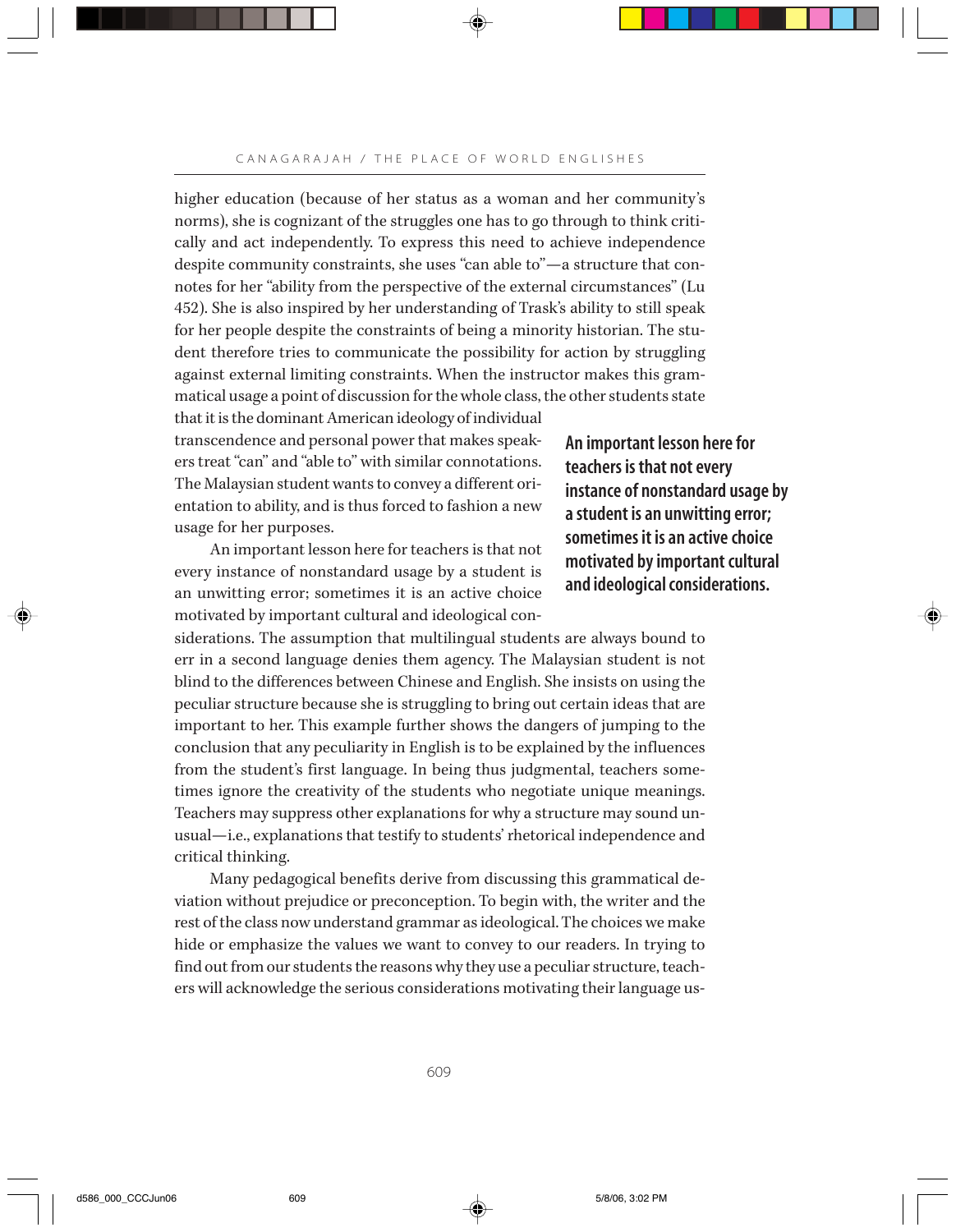age. Such discussions enable students to use grammar meaningfully, rather than opting for stereotypical choices. In the process, students also develop a

**Discussions enable students to use grammar meaningfully, rather than opting for stereotypical choices. In the process, students also develop a metalinguistic awareness of the values and interests motivating grammar.** metalinguistic awareness of the values and interests motivating grammar. These skills are far more significant for developing writing competence, compared to enforcing a blind conformism to the dominant grammatical conventions.

Understanding student motivation for using unusual grammar structures doesn't exhaust our responsibilities in writing instruction. Can such

a structure that is peculiar to SWE be promoted in the essay? How far should students go in deviating from the dominant dialects? Lu provides a multifaceted answer, opening up different possibilities. She narrates that at a later point of the course she got the whole class to explore alternative grammatical structures to convey the Malaysian student's meaning while being mindful of the dominant grammatical conventions of academic writing. After more thought, the writer resorted to using "may be able to" in deference to SWE usage. This strategy ensured that she was within the bounds of established conventions, while also conveying her unique perspective. Other students considered possibilities such as adding an "if" clause to "be able to," or even using "can able to" with a parenthetical explanation or a footnote about the need for this unusual usage. The latter strategy—footnoting—is a form of compromise as it acknowledges that the writer is aware of using the structure in a peculiar way for a unique rhetorical purpose. (Besides, the footnote is a valued convention of academic writing.) On the other hand, another multilingual writer, a student from Vietnam, argued that he would use "can" and "be able to" interchangeably because their connotations of agency inspired modes of resistance and individual empowerment against the fatalism of his own community. The "standard" grammar structure thus became an ideologically favored option for a minority student—a structure he uses not mechanically but with critical thinking. Lu concludes this grammar instruction by noting that the structure "can able to" took on a life of its own in her class. After being playfully used in class discussions, "it became a newly coined phrase we shared throughout the term" (454). The exercise thus dramatizes the process by which English is nativized—and, in fact, how certain cases of peculiar usage become "standardized"—once their meanings and purposes are socially shared.

There are many pedagogical benefits from teaching students to negotiate grammar for their rhetorical purposes. Students must be trained to make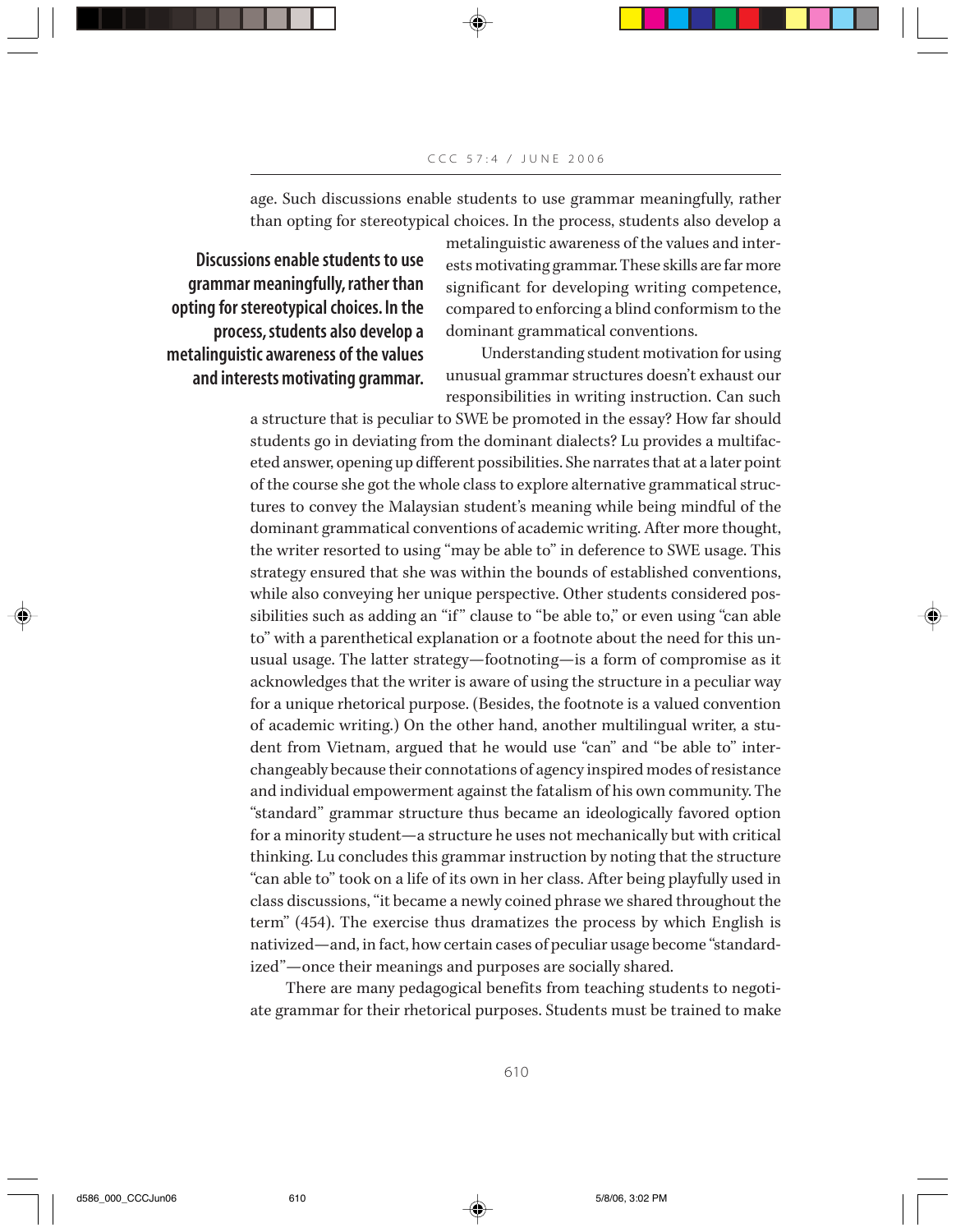grammatical choices based on many discursive concerns: their intentions, the context, and the assumptions of readers and writers. Students must under-

stand that in certain special cases they may have to try out a peculiar structure for unique purposes (making sure that they subtly indicate to the audience that they are using this with the full awareness of the established conventions). This doesn't mean students are free to use the vernacular for all contexts of communication. Negotiating grammar means being sensitive to the relativity of style and usage in different communicative situations. Overzealous teachers who impose cor-

**There are many pedagogical benefits from teaching students to negotiate grammar for their rhetorical purposes. Students must be trained to make grammatical choices based on many discursive concerns: their intentions, the context, and the assumptions of readers and writers.**

rectness according to SWE norms may stifle the development of a repertoire that will help students style shift according to differing communicative contexts. Furthermore, when the standard dialect is inadequate or inappropriate for our purposes—which is not surprising as its grammar does index dominant ideologies and interests—we may negotiate meaningful usage and, in the process, reshape the rules. This is certainly not an instantaneous or individual process. It is important to engage with the linguistic system, with the understanding that there is always the tension between stability and change, dominant usage and emergent conventions, and sociolect and idiolect in any language. Rather than being treated as a sign of a lack of proficiency, such negotiation should be treated as a mark of independent and critical writing.13

# **Conclusion**

It is time now to take a step back from these microtextual and micropedagogical forms of intervention to ask what difference these activities will make in pluralizing composition. As the theorization of Anzaldua and Pratt, and the practice of hooks and Smitherman show, code meshing in English writing has a politics of its own. Though not directly confrontational as to reject the dominant codes or to flaunt the vernacular codes in established contexts, multilingual students will resist ME from the inside by inserting their codes within the existing conventions. This activity serves to infuse not only new codes, but also new knowledge and values, into dominant texts. Such subtle Gramscian "wars of position" are important in order gain spaces for a more direct "war of maneuver." There is value in making gradual cultural and ideological changes in the notions of textuality and language among educationists and policy makers, building a coalition of disparate social groups and disciplinary circles, and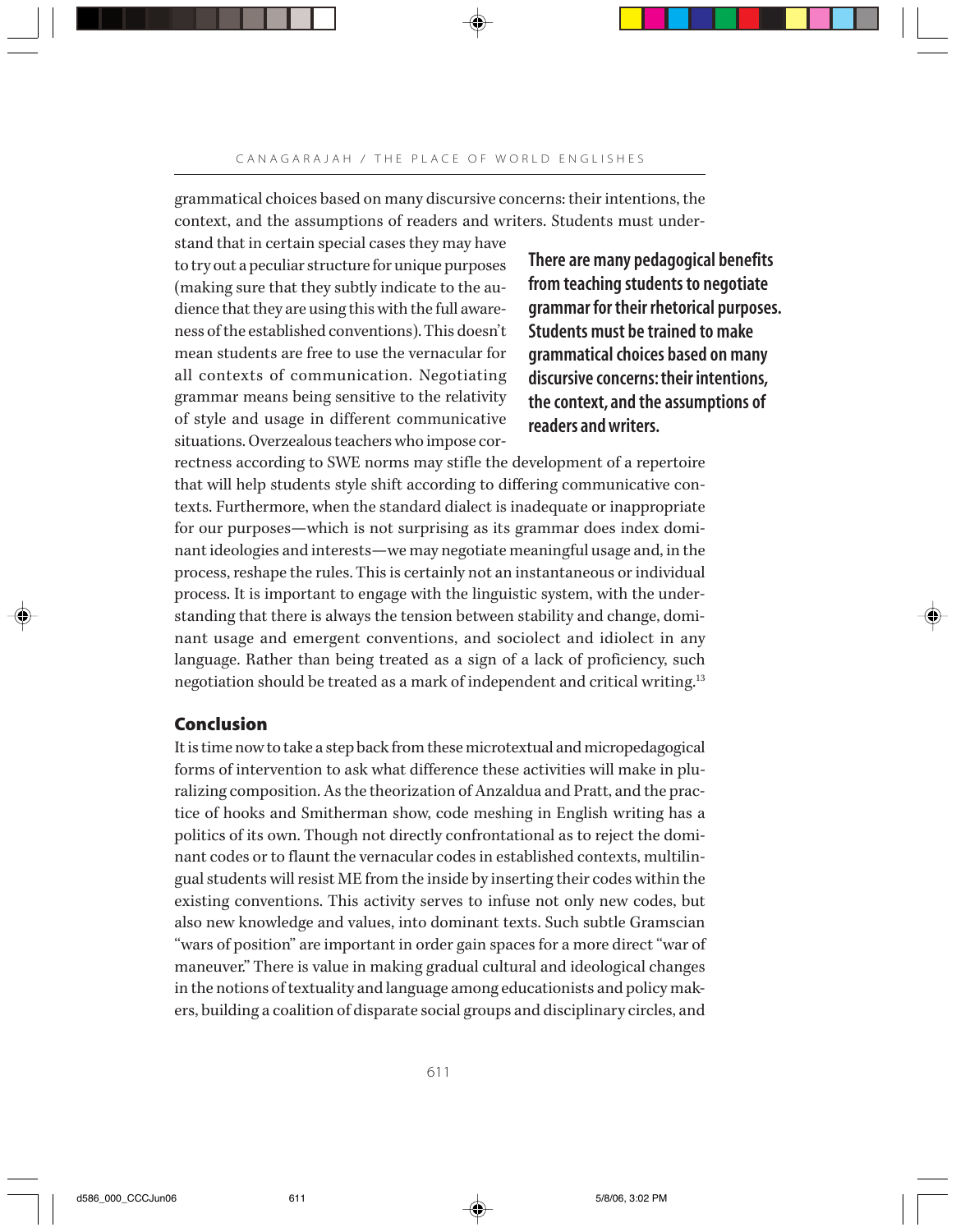winning small battles in diverse institutions toward an acceptance of hybrid texts, before we mount a frontal assault by using nonlegitimized codes in high-

**There is value in making gradual cultural and ideological changes in the notions of textuality and language among educationists and policy makers, building a coalition of disparate social groups and disciplinary circles, and winning small battles in diverse institutions toward an acceptance of hybrid texts, before we mount a frontal assault by using nonlegitimized codes in high-stakes writing.** stakes writing. In making this sobering concession, we have to keep in mind that textual resistance cannot by itself sustain the larger institutional changes needed to legitimize WE. Even the ability to initiate textual changes is often dependent on the extratextual power authors bring with them. We have to admit that Smitherman is able to use AAVE so confidently in her writing because of her standing as a distinguished scholar in academic circles and her achieved status as a spokesperson for language rights in professional associations. Many other black scholars and students cannot succeed in using AAVE if they don't enjoy the relative status in their contexts of communication. Despite the authority she brings to writing, Smitherman herself is strategic in mak-

ing qualified uses of AAVE in her texts and in taking measured steps of meshing in her writing career.

Certain forms of struggle are indeed waged better when they are conducted over time, in response to the changing contexts and discourses in the field. On this point, Elbow and I are in agreement: we both rely on time to make a difference. There is already evidence of the beneficial effects of time. To argue for a postcolonial spatial orientation to written texts, we now have evidence from an unexpected quarter. In the context of the Internet and digital media, we see the mixing of not only different varieties of English but also of totally different languages. To be literate on the Internet, for example, requires competence in multiple registers, discourses, and languages, in addition to different modalities of communication (sound, speech, video, photographs) and different symbol systems (icons, images, and spatial organization). To capture these changes for textual processing and production, scholars have now started using the term *multiliteracies* (see Cope and Kalantzis) and are explicating the new acts of reading and writing involved (Warschauer). In fact, many composition scholars prefer the term *designing* over *composing* in recognition of the spatial and multimodal nature of writing (see Faigley). These changes in text construction make it easy to envision that different varieties of English may find a "natural" place in the evolving shape of the text.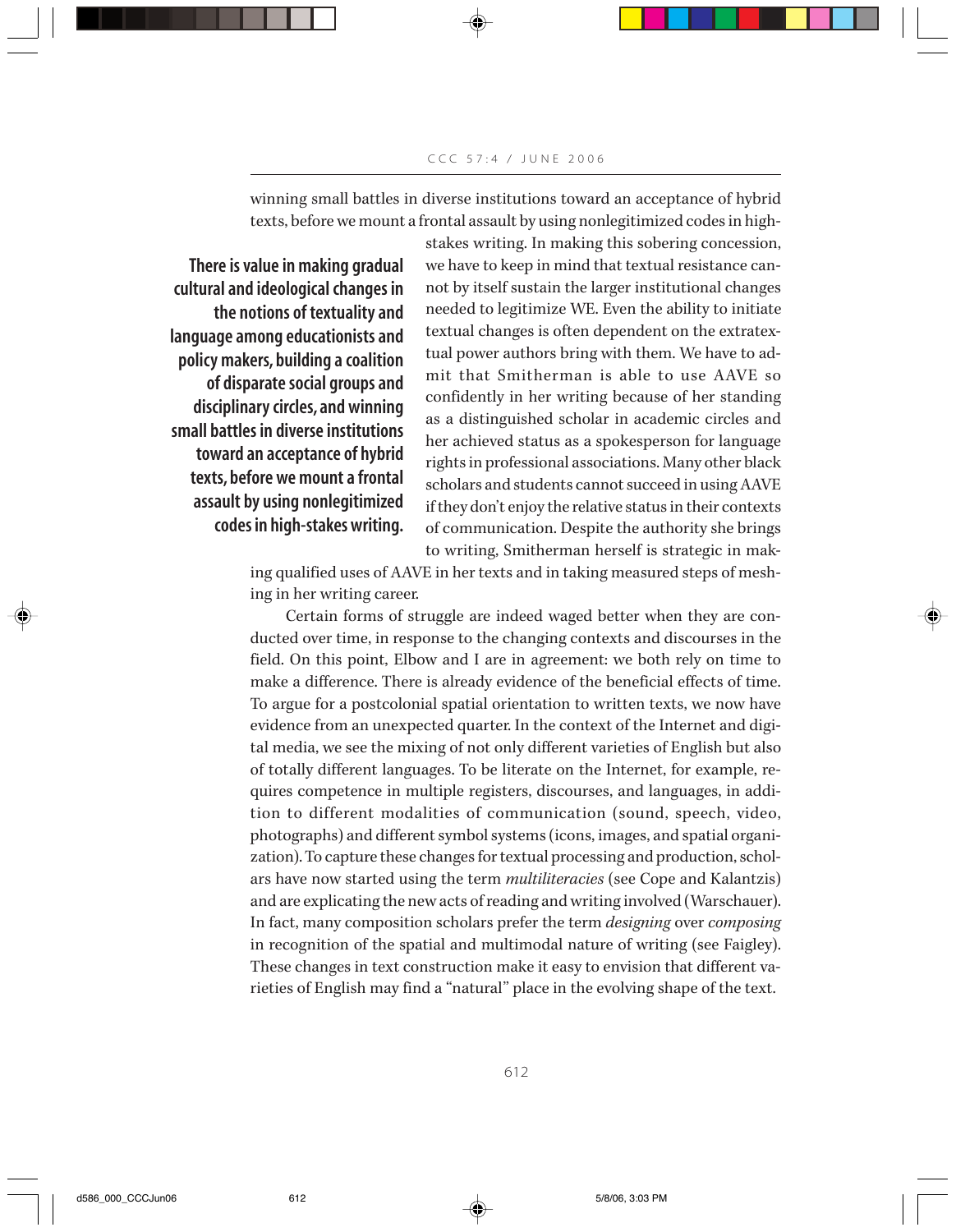Talking of time, this is the moment for me to come clean about my own evolving positions on WE in writing. Having criticized the field of composition and other progressive scholars for their limitations in accepting WE in academic writing, I must confess that I have myself held such positions in the past. The extent to which my radicalism extended previously was to argue for alternative tone, styles, organization, and genre conventions in formal aca-

demic writing.14 I have steered clear of validating nativized varieties at the intrasentential level. In retrospect, it occurs to me that I was playing it safe in my argument. I didn't want to jeopardize my case for pluralizing academic writing by extending it to the controversial terrain of grammar. But a combination of developments in theoretical discourses, social changes, communicative advances, and peda-

**The moment is ripe to extend my argument of pluralizing English and academic writing into the "deep structure" of grammar. Still, I must confess that I am myself unsure how to practice what I preach.**

gogical rethinking (reviewed in this article) tell me that now is the time to take my position to its logical conclusion. The moment is ripe to extend my argument of pluralizing English and academic writing into the "deep structure" of grammar. Still, I must confess that I am myself unsure how to practice what I preach (other than the few instances where I shamelessly copy Smitherman's strategies above). Throughout my life, I have been so disciplined about censoring even the slightest traces of Sri Lankan English in my own academic writing that it is difficult to bring them into the text now. Therefore, this article is only a statement of intent, not a celebration of accomplishment. It only aims to make some space for pedagogical rethinking and textual experimentation on the place of WE in composition. As for practice, I am hereby humbly announcing that I'll be joining my esteemed students in the classroom for learning how to accommodate local Englishes in academic writing.

## **Acknowledgements**

*I wish to thank Geneva Smitherman for encouraging me to undertake a close reading of her writing strategies. My colleagues Bridgette Davis and Shondel Nero commented on my interpretation of the AAVE items in Smitherman's texts. John Trimbur and an anonymous reviewer raised useful points to make my argument more complex.*

# **Notes**

1. Since I question the distinction native and nonnative varieties, I am using World Englishes to encapsulate the emergent varieties that differ from the traditional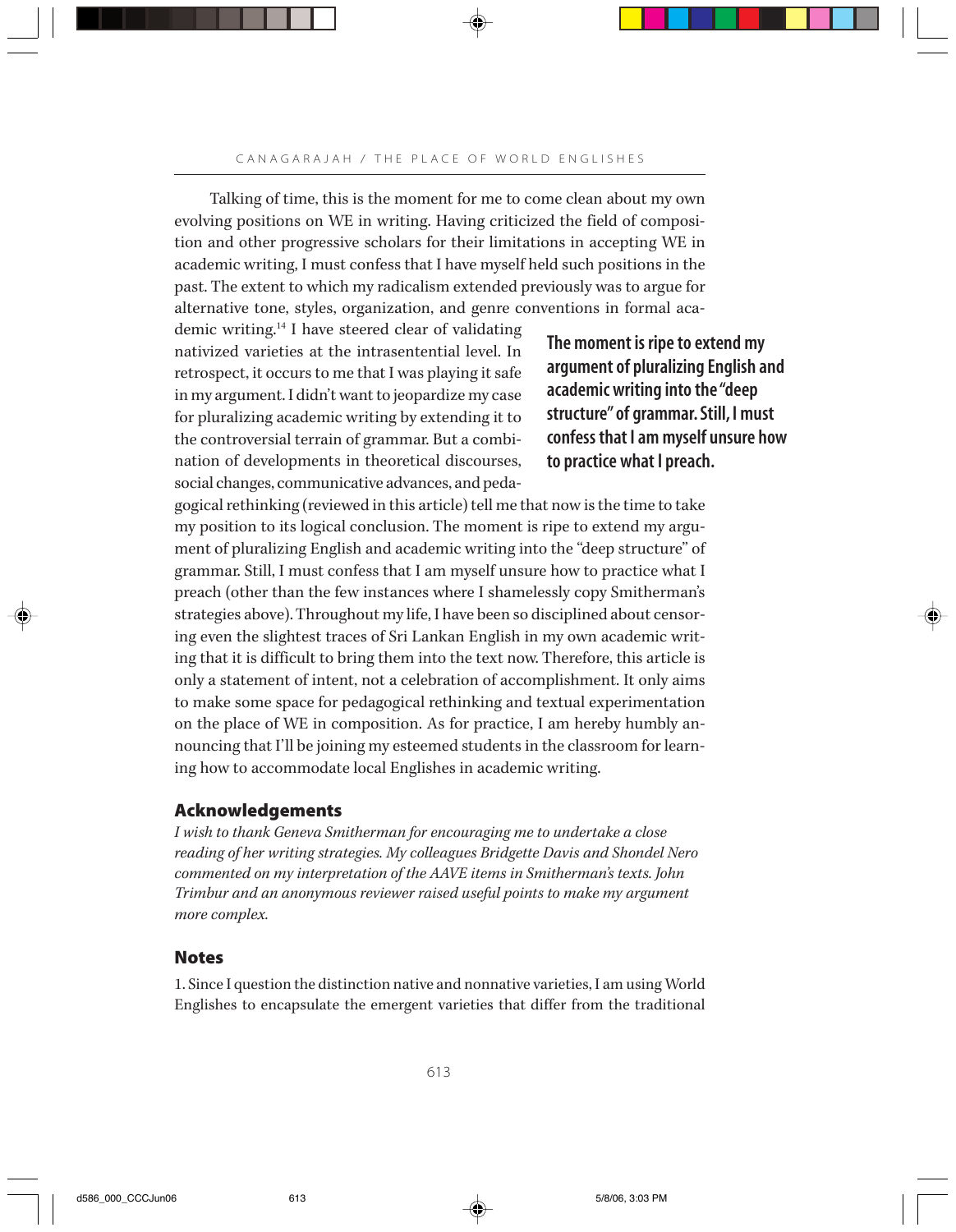"native" varieties I refer to as Metropolitan English (ME). I go on to argue that we have to develop a nonhierarchical model of plural English where all the varieties (including minority dialects such as AAVE and Chicano English) enjoy equal status. To capture the latter notion, I use the label Global English to connote "a family of languages" in the sense of Crystal (*Language Revolution*). Standard Written English (SWE) is, for me, the realization of ME in composition. I will use the label SWE when I refer to the work of composition scholars who prefer to use it, especially in Anglo-American pedagogical contexts.

2. Though I go on to argue that we have to adopt more proficiency-based categories like expert/novice to distinguish speakers, and abandon categories based on birth or blood, I retain the use of "native" and "nonnative" when I discuss the work of scholars who use that framework.

3. This is a highly formal and infected variety of English originally used by locals to talk to colonial administrators but still used in South Asia to address someone deferentially.

4. After making a case for accepting diverse varieties of English in European academic communication, Stephen Barbour still ends up arguing that multilingual authors have to use the established varieties for writing. He argues that since the rich paralinguistic clues of speaking are not available for interpreting writing, multilingual authors have to get the help of editors and translators to eliminate the localisms in their English.

5. Though he discusses primarily the case of AAVE in this article, Elbow is thinking of applying the same position to other varieties of WE. In a recent conference presentation, he illustrates his approach with examples from students of Hawaiian English (see, "Should Students Write").

6. We must distinguish *code meshing* from *code mixing*, which refers to the inclusion of single lexical items ("borrowings") that have become naturalized in the borrowing language. Code meshing, however, can include mixtures of larger structural and rhetorical units and may still symbolize something "marked" in the dominant language of the text.

7. Manipravalava refers to mixed-code writing. This term originally referred to the mixing of Tamil and Sanskrit in written texts by Tamil scholars at a time when Tamil didn't enjoy the prestige for being used in learned discourse. Sanskrit was the medium for such purposes then. By mixing, Tamil scholars raised the status of their vernacular and subtly resisted the power of Sanskrit."

8. Such scholars attempt to give complexity to translation approaches in composition, although translation was discredited in ESOL after the days of grammar translation method (Richards and Rodgers) and in Composition after the days of using classical texts in teaching (Horner and Trimbur).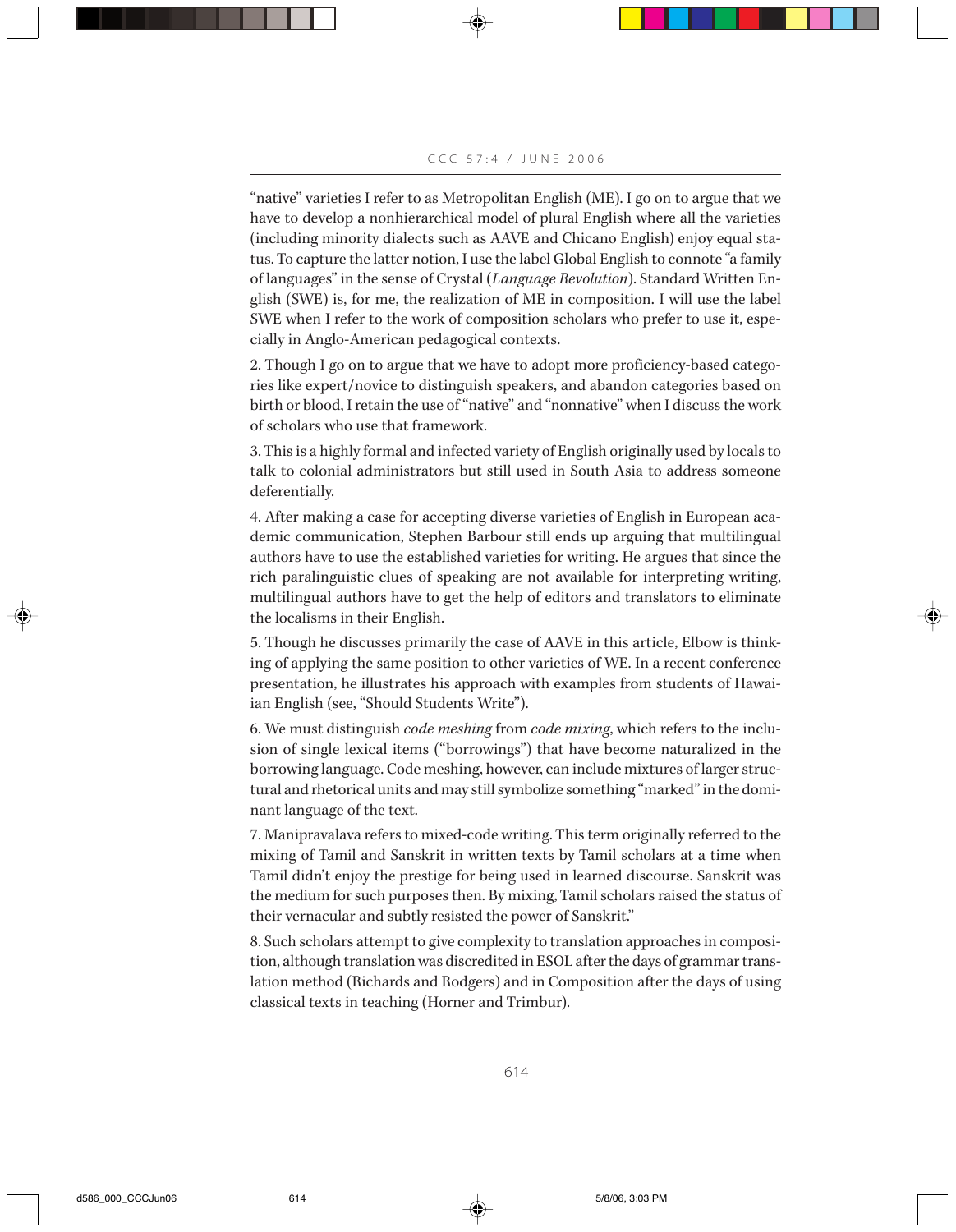9. Curiously, the two best examples for this purpose come from L1 contexts of composition studies. This ironic state of affairs is probably because TESOL still defers to L1 composition for norms in writing pedagogy (see Matsuda). Also, TESOL has traditionally treated academic writing as a pure and sanitized domain of linguistic correctness, under the influence of positivistic applied linguistics. TESOL has not been too daring in working out new textual or pedagogical options.

10. Although this essay is a version of a publication in a refereed journal, *CCC* ("CCCC's Role"), it is probably a solicited essay for a commemorative issue. As a historical review essay and a contribution to a collection of essays in an edited book, the version I analyze has some latitude in style compared to empirical essays in refereed journals. However, the strategies Smitherman employs are transferable to other "refereed" publishing contexts.

11. Elbow ("Vernacular Literacies") would agree with this strategy. He advises his minority students that using "nonstandard" varieties in the beginning of the article would alienate the readers. He trains them to open with established codes before using their preferred varieties.

12. In the more conservative pages of the *TESOL Quarterly,* Smitherman uses AAVE prominently in the safe space of the title (see "Dat Teacher Be Hollin at Us"). Except for glossed uses of "homiez" and "capping," this is the only place where she flaunts AAVE authorially in this article—clearly a strategic choice.

13. While Lu's essay is an example at the micro-level of negotiating a single grammatical item in the writing of a single student, Elbow ("Vernacular Literacies," "Inviting the Mother Tongue") suggests more protracted strategies for the writing process that can help students negotiate divergent grammars.

14. For examples on developing alternate literacy pedagogies, see Canagarajah ("Safe Houses") for African American students and *Resisting Linguistic Imperialism* for Sri Lankan Tamil students; my attempts to culturalize my own academic discourse are narrated in "The Fortunate Traveler".

# **Works Cited**

- Abrahams, Roger D. *Afro-American Folk Tales: Stories from the Black Traditions in the New World*. New York: Pantheon, 1985.
- Barbour, Stephen. "Language, Nationalism, and Globalism: Educational Consequences of Changing Patterns of Language Use." *Beyond Boundaries: Language and Identity in Contemporary Europe.* Ed. Paul Gubbins and Mike

Holt. Clevedon, UK: Multilingual Matters, 2002. 11–18.

Baugh, John. *Black Street Speech: It's History, Structure and Survival*. Austin: U of Texas Press, 1983

Belcher, Diane. "An Argument for Nonadversarial Argumentation: On the Relevance of the Feminist Critique of Academic Discourse to L2 Writing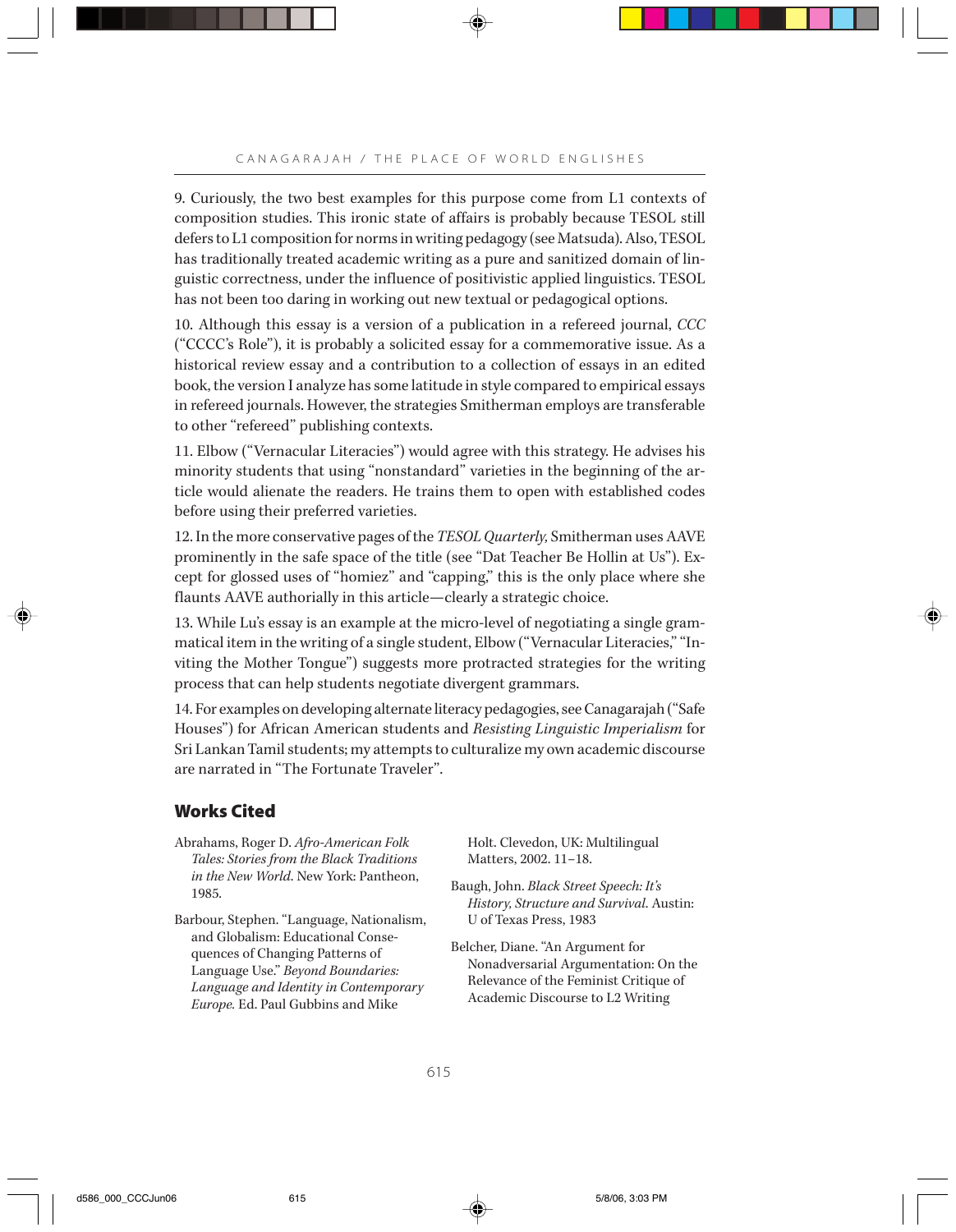Pedagogy. *Journal of Second Language Writing* 6.1 (1997): 1–21.

Bhatt, Rakesh M. "Expert Discourses, Local Practices, and Hybridity: The Case of Indian Englishes." *Reclaiming the Local in Language Policy and Practice*. Ed. A. Suresh Canagarajah,. Mahwah, NJ: Lawrence Erlbaum, 2005. 25–54.

Brutt-Griffler, Janina. *World English: A Study of its Development*. Clevedon, UK: Multilingual Matters, 2002.

Canagarajah, A. Suresh. "Safe Houses in the Contact Zone: Coping Strategies of African American Students in the Academy." *College Composition and Communication* 48.2 (1997): 173–196.

. *Resisting Linguistic Imperialism in English Teaching*. Oxford, UK: OUP, 1999.

. "The Fortunate Traveler: Shuttling Between Communities and Literacies by Economy Class." *Reflections on Multiliterate Lives*. Ed. Diane Belcher and Ulla Connor. Clevedon, UK: Multilingual Matters, 2001. 23–37.

. "Introduction." *Reclaiming the Local in Language Policy and Practice*. Ed. A.Suresh Canagarajah. Mahwah, NJ: Lawrence Erlbaum, 2005. Xiii–xxx.

- Cope, Bill, and Mary Kalantzis. Ed. *Multiliteracies: Literacy Learning and the Design of Social Futures*. London and New York: Routledge, 2000.
- Crystal, David. *English as a Global Language*. Cambridge: CUP, 1997.

. *The Language Revolution.* Cambridge, UK: Polity, 2004.

Cummins, Jim. "Interdependence of Firstand Second-Language Proficiency in Bilingual Children." *Language Processing in Bilingual Children* Ed. E. Bialystok. Cambridge: CUP, 1991. 70–89. De Souza, Lynn Mario. "A Case Among Cases, a World among Worlds: The Ecology of Writing among the Kashinawa in Brazil." *Journal of Language, Identity, and Education* 1.4 (2002): 261-278.

Delpit, Lisa. *Other People's Children: Cultural Conflict in the Classroom*. New York: New Press, 1995.

Elbow, Peter. "Inviting the Mother Tongue: Beyond 'Mistakes,' 'Bad English,' and 'Wrong English.'" *JAC* 19.2 (1999): 359– 88.

. "Vernacular Literacies in the Writing Classroom? Probing the Culture of Literacy. *ALT/DIS: Alternative Discourses and the Academy.* Ed. Christopher Schroeder, Helen Fox, and Patricia Bizzell. Portsmouth, NH: Boynton/Cook, 2002. 126–38.

. "Should Students Write in Nonmainstream Varieties of English? Using Orality to Reframe the Question." Paper presented at the CCCC Convention, San Antonio, March 25, 2004.

- Faigley, Lester. "Rhetoric/design/ sustainability." Paper presented at the CCCC Convention, San Antonio, March 26, 2004.
- Firth, A. "The Discursive Accomplishment of Normality. On 'Lingua Franca' English and Conversation Analysis." *Journal of Pragmatics* 26 (1996): 237–59.
- Gates, Henry Louis. *Signifying Monkey: A Theory of African-American Literary Criticism*. Oxford, UK: Oxford University Press, 1988.
- Giles, Howard. Ed. "The Dynamics of Speech Accommodation." *International Journal of the Sociology of Language* 46, 1984. (Special topic issue.)
- Graddol, David. "The Decline of the Native Speaker." *AILA Review 13* (1999): 57–68.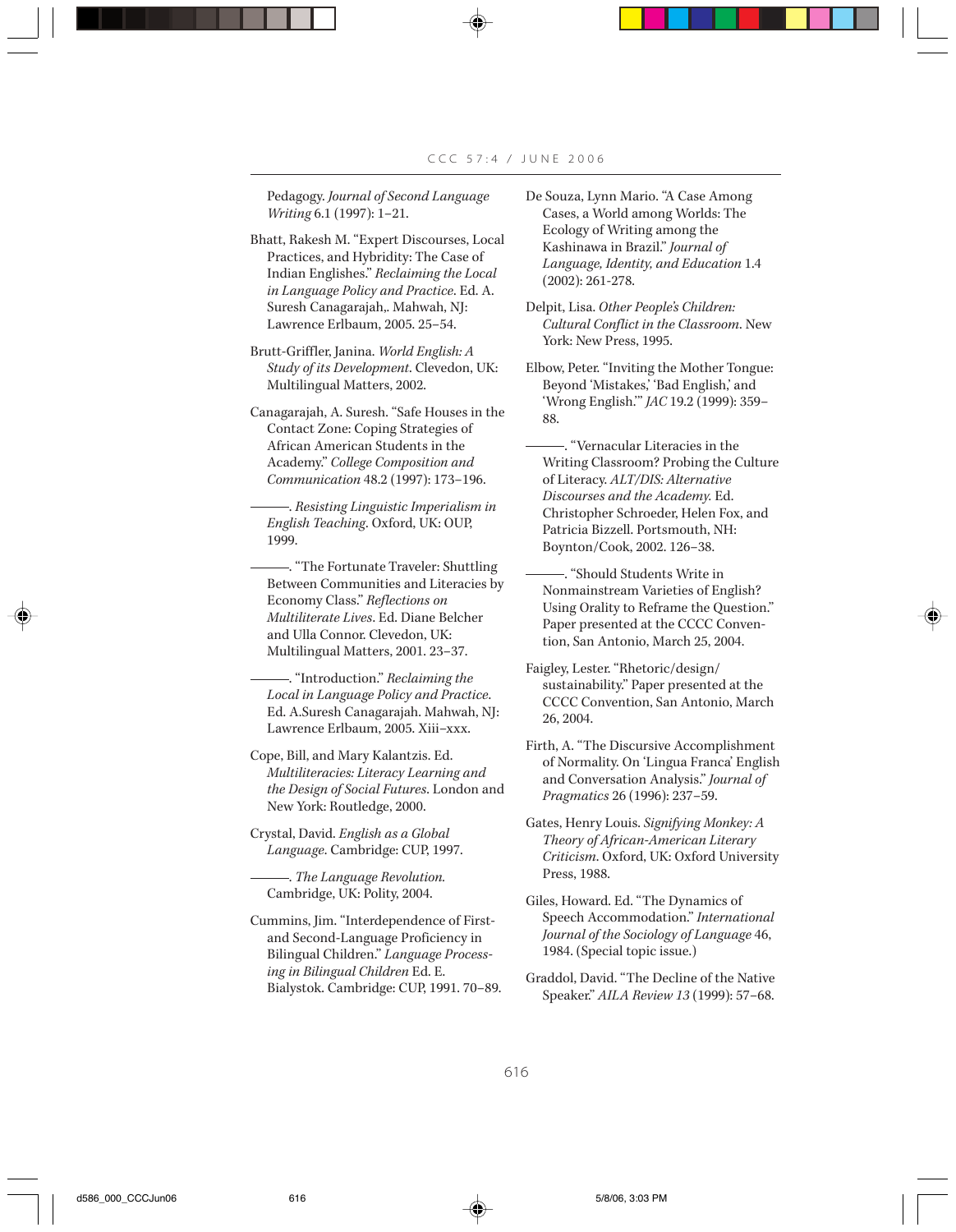- Gumperz, John J. *Discourse Strategies*. Interactional Sociolinguistics 1. Cambridge: Cambridge UP. 1982.
- Hamers, Josianne, and Michel H.A. Blanc. *Bilinguality and Bilingualism.* Cambridge: CUP, 1989.
- Harris, Roxy, Constance Leung, and Ben Rampton. "Globalization, Diaspora and Language Education in England." *Globalization and Language Teaching.* Ed. Deborah Cameron and David Block. London: Routledge, 2002. 29–46.
- Heath, Shirley Brice. *Ways with Words*. Cambridge, MA: CUP, 1983.
- Heller, Monica, and Marilyn Martin-Jones. Eds. *Voices of Authority: Education and Linguistic Difference*. (Contemporary Studies in Linguistics and Education volume 1.) Westport, CT, and London: Ablex, 2001.
- Higgins, Christina. "'Ownership' of English in the Outer Circle: An Alternative to the NS/NNS Dichotomy." *TESOL Quarterly 3*4.3 (2003): 615–44.
- Holliday, Adrian. *The Struggle to Teach English as an International Language*. Oxford: Oxford University Press. Forthcoming.
- hooks, bell. *Talking Back: Thinking Feminist, Thinking Black*. Boston: South End Press, 1989.
- Hornberger, Nancy H. "Multilingual Language Policies and the Continua of Biliteracy: An Ecological Approach." *Continua of Biliteracy: An Ecological Framework for Educational Policy, Research, and Practice in Multilingual Settings.* Ed. N. H. Hornberger. Clevedon, UK: Multilingual Matters, 2003. 315–39.
- Horner, Bruce, and John Trimbur. "English Only and U.S. College Composition." *College Composition and Communication* 53 (2002): 594–630.
- Ibrahim, Awad El Karim M. "Becoming Black: Rap and Hip-Hop, Race, Gender, Identity, and the Politics of ESL Learning." *TESOL Quarterly* 33.3 (1999): 349–70.
- Kachru, Braj B. *The Alchemy of English: The Spread, Functions and Models of* Oxford: Pergamon, 1986.
- Khubchandani, Lachman M. *Revisualizing Boundaries: A Plurilingual Ethos*. New Delhi, India: Sage, 1997.
- Kramsch, Claire, and Eva Wan Shun Lam. "Textual Identities: The Importance of Being Non-native." *Non-native Educators in English Language Teaching.* Ed. George Braine Mahwah, NJ: LEA, 1988. 57–72.
- Kumaravadivelu, Braj. "Toward a Postmethod Pedagogy." *TESOL Quarterly* 35.4 (2001): 537–60.
- Labov, William. *Language in the Inner City: Studies in the Black English Vernacular*. Philadelphia: University of Pennsylavania Press, 1972.
- Lam, Eva Wan Shun. "L2 Literacy and the Design of the Self: A Case Study of a Teenager Writing on the Internet." *TESOL Quarterly 3*4.3 (2000): 457–82.
- Lin, Angel, and Peter Martin. Ed. *Decolonization, Globalization and Language-in-Education Policy and Practice.* Clevedon, UK: Multilingual Matters, forthcoming.
- Lu, Min-Zhan. "Professing Multiculturalism: The Politics of Style in the Contact Zone." *College Composition and Communication* 45.4 (1994): 442-458.
- Lucas, Tamara and Anne Katz. "Reframing the Debate: The Roles of Native Languages in English-only Programs for Language Minority Students." *TESOL Quarterly 28 .4 (*1994)*:* 537–62.
- 617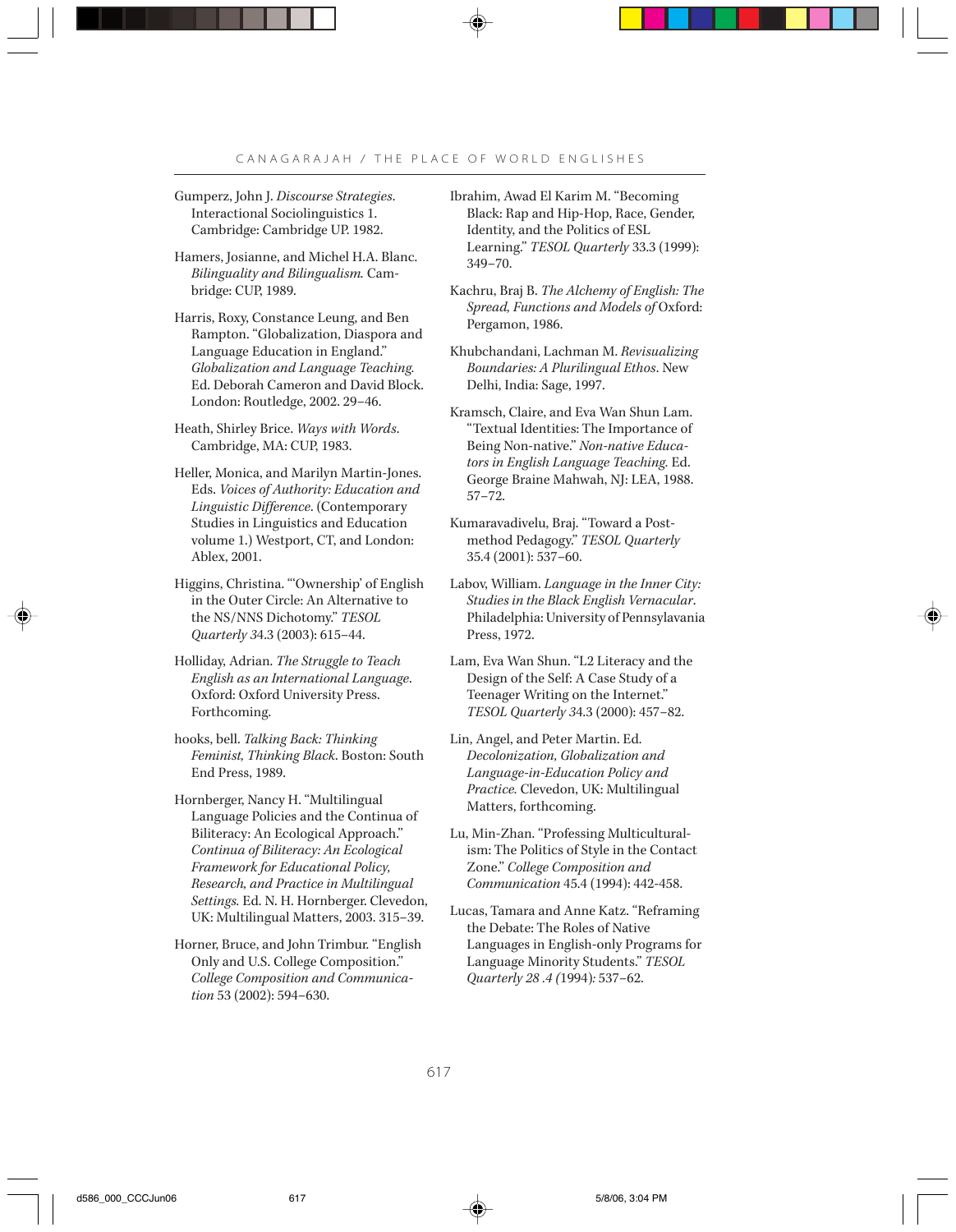- Lunsford, Andrea A. "Toward a Mestiza Rhetoric: Gloria Anzaldúa on Composition and Postcoloniality." *Crossing Borderlands*. Ed. A.A. Lunsford and L. Ouzgane, Pittsburgh: U of Pittsburgh Press, 2004. 33–66.
- Matsuda, Paul Kei. "Situating ESL Writing in a Cross-Disciplinary Context." *Written Communication* 15.1 (1998): 99–121.
- May, Stephen. *Language and Minority Rights: Ethnicity, Nationalism and the Politics of Language*. Harlow: Pearson Education, 2001.
- McArthur, A. "The English Languages?" *English Today* 11 (1987): 9–13.
- Mignolo, Walter D. *Local Histories/Global Designs: Coloniality, Subaltern Knowledges, and Border Thinking*. Princeton: Princeton UP, 2000.
- Modiano, Marko. "Standard English(es) and Educational Practices for the World's Lingua Franca." *English Today* 15.4 (1999): 3–13.
- Pease-Alvarez, Lucinda, and Adam Winsler. "Cuando el Maestro no Habla Espanol: Children's Bilingual Language Practices in the Classroom." *TESOL Quarterly 28.4* (1994): 507–36.
- Peirce, Bonny Norton. "Social identity, investment, and language learning." *TESOL Quarterly* 29.1 (1995): 9–32.
- Pennycook, Alastair. *The Cultural Politics of English as an International Language.* London: Longman, 1994.
- Pratt, Mary Louise. "Arts of the Contact Zone." *Profession 91*. New York: MLA, 1991. 33–40.
- Pullum, Geoffrey K. "Description, Normativity, and Standards: Not in Conflict." Paper presented in the 119<sup>th</sup> MLA annual convention, San Diego, CA, Sunday, 28 December, 2003.
- Rajan, Rajeswari Sunder. "Fixing English: Nation, Language, Subject." *The Lie of the Land: English Literary Studies in India.* Ed. R. S. Rajan. Dehli: OUP, 1992. 7–28.
- Rampton, Ben. 'Displacing the "Native Speaker": Expertise, Affiliation and Inheritance." *ELT Journal* 44.2 (1990): 97–101.
- Richards, Jack C. and Theodore S. Rogers. *Approaches and Methods in Language Teaching: A Description and Analysis.* Cambridge: CUP, 1986.
- Schroeder, Christopher, Helen Fox, and Patricia Bizzell. *ALT/DIS: Alternative Discourses and the Academy.* Portsmouth, NH: Boynton/Cook, 2002.
- Seidelhofer, Barbara. "Research Perspectives on Teaching English as a Lingua Franca." *Annual Review of Applied Linguistics* 24 (2004): 209–39.
- Sivatamby, Karthigesu. YaaLpaaNa camuukaTai viLanki koLLal—aTan uruvaakkam asaiviyakkam paRRiya oru piraarampa usaaval. [Understanding Jaffna Society: A Preliminary Inquiry into its 'Formation' and 'Dynamics.'] *Prof.S.Selvanayagam Memorial Lecture 8*. Sri Lanka: University of Jaffna, 1992. Mimeograph.
- Smitherman, Geneva. "Soul n' Style." *English Today* 63.3 (1974): 14-15.

. *Talkin and Testifyin: The Language of Black America*. Detroit: Wayne State UP, 1990.

. '"Dat Teacher Be Hollin at Us"— What Is Ebonics?' *TESOL Quarterly* 32.1 (1998): 139–43.

. "CCCC's Role in the Struggle for Language Rights." *College Composition and Communication* 50.3 (1999): 349–76.

. "The Historical Struggle for Language Rights in CCCC." *From*